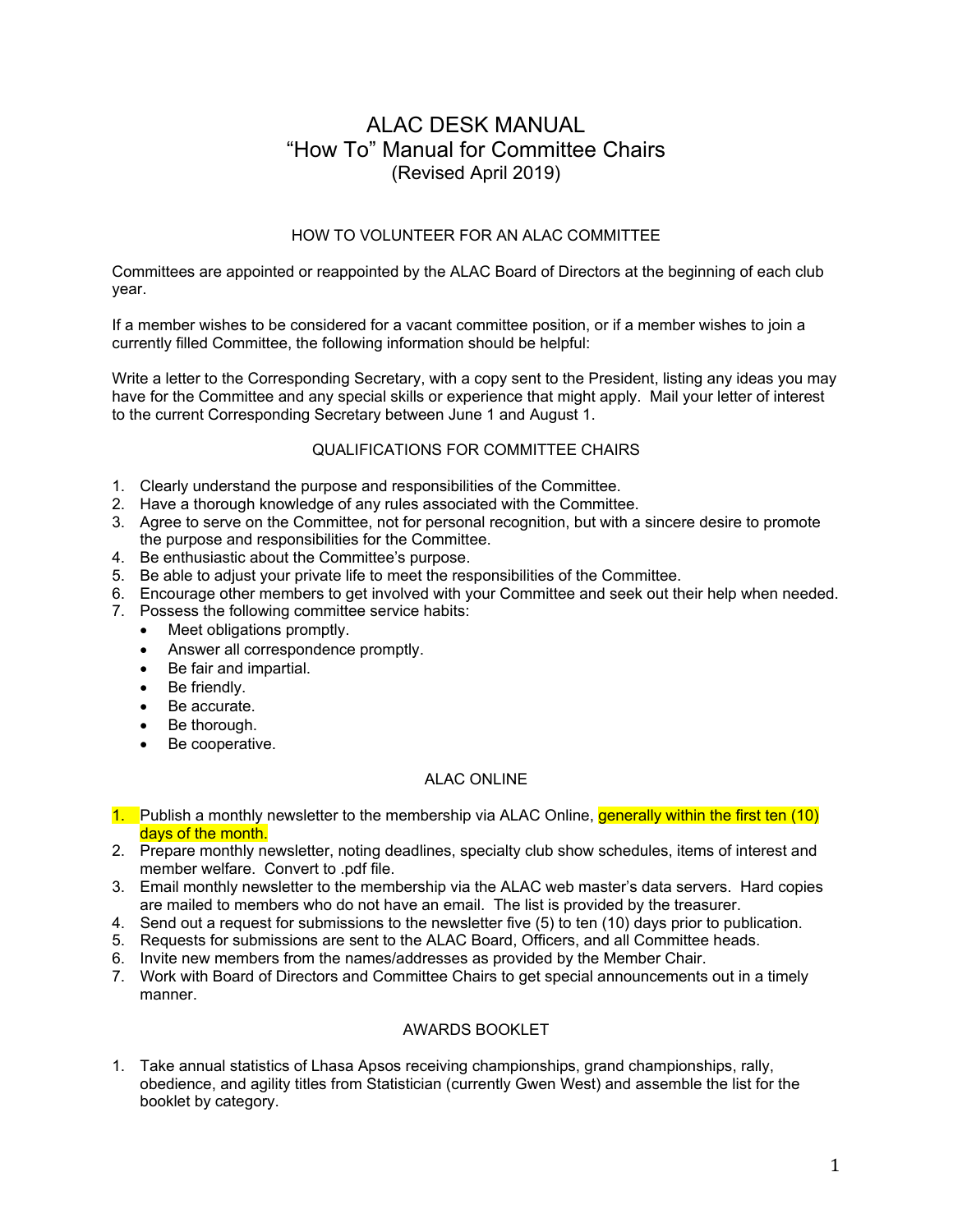- 2. Verify the Top 20 Dams and Sires for the historical listing in the booklet.
- 3. Put in the Best in Show top winning Lhasa Apsos and Top Sire and Top Dam for the year past.
- 4. Put in the winners of the Nationals the year past.
- 5. Type set and print off for the Nationals, making extras for Barbara Wood and the historical record.
- 6. Take to the Nationals and put on the tables at the banquet.

#### AWARDS

- 1. Obtain the list of individuals applying for plaques with the information from Awards Chair (currently Cheryl Zink) per ALAC's award form.
- 2. Create an alphabetical list with information needed for the company making the plaques: Cawtey Company, Manitowoc, Wisconsin.
- 3. Work with the company to make sure spelling and placements are correct.
- 4. Receive the plaques: check for any errors or omissions.
- 5. Mail plaques to those who requested them.
- 6. Bring plaques to the Nationals for distribution to the members.
- 7. Mail to members who did not pick up their awards at National.

#### BREED STANDARD COMMITTEE

- 1. To collect, review, and respond appropriately to written comments, concerns, and questions regarding the Lhasa Apso Standard.
- 2. To develop materials, as necessary, to ensure that all documents (written and oral) related to the Breed Standard are up-to-date and in conformity with all officially adopted ALAC resolutions related to the Breed Standard.
- 3. To work in cooperation with the Judges Education Committee and the Breeder Education Committee to help ensure that ALAC speaks with "one voice" regarding the breed standard
- 4. To consider, develop, and recommend revisions that would enhance and clarify the Breed Standard.

*The ALAC Board of Directors and the membership have the right to approve or disapprove any proposed changes to the Breed Standard that are brought forth by this committee.*

# BREEDER EDUCATION COMMITTEE

- 1. Provide articles for *The Bulletin*, ALAC Online, and the ALAC website on matters of interest to Lhasa Apso breeders.
- 2. Arrange for seminars at the National to further educate Lhasa Apso breeders.

#### BREEDER REFERRAL REGIONAL CONTACT

- 1. As the Regional ALAC Breeder Referral Representative, the responsibilities include answering any questions and/or requests for puppies or adult dogs.
- 2. Breeders need to notify each Referral Region Volunteer to give them the information regarding their stock for sale or for adoption.
- 3. The ALAC Roster will also give more contact information to breeders located in and around the area requested.

#### BY-LAWS COMMITTEE

1. The purpose of the By-Laws Committee is to periodically review or to make an in-depth study, as needed or requested, of the ALAC Constitution and By-Laws. 0ccasionally revisions are required to keep up with changes in laws and necessary additions and deletions that need to be instituted. The Committee presents these changes, and the reasons for them, to the Board of Directors for further discussion and the adaptations that may present themselves for implementation.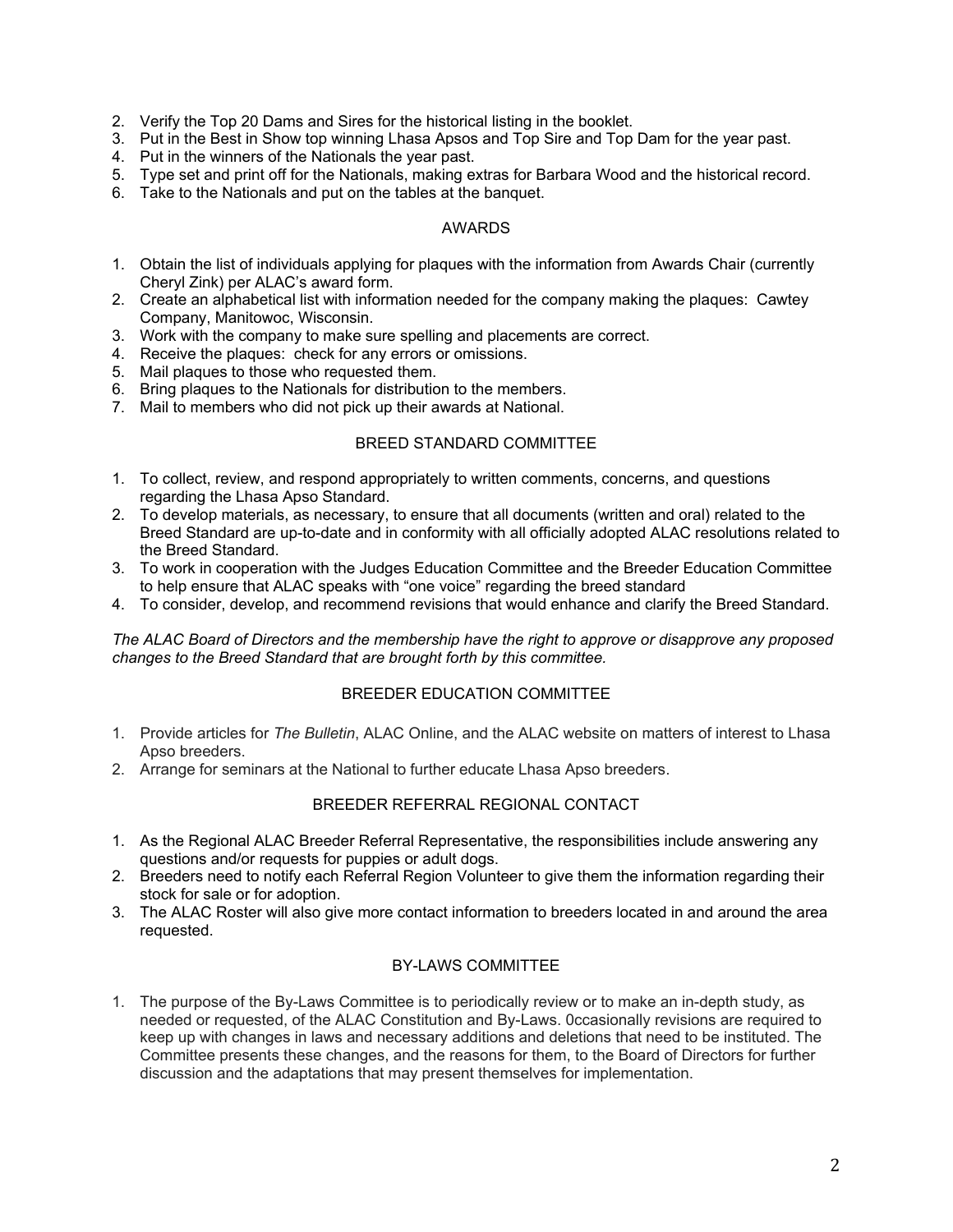2. The Constitution, and/or By-Laws, that require change will then need to be sent to the American Kennel Club for consideration. If the changes are agreed upon, ALAC will send the changes to the membership for a vote. If approved, the changes are written into the document(s).

# DESK MANUAL OF ALAC COMMITTEES

- 1. The Desk Manual of current ALAC Standing Committees is designed to help the layperson to understand the specifics of each job within each ALAC committee.
- 2. With the use of the Manual, one should be able to step into any committee position with the knowledge needed to fulfill the job of that committee.

# CORRESPONDING SECRETARY

- 1. Ongoing Responsibilities
	- Receive AKC correspondence by email and mail. Pass along to appropriate individuals and/or to the entire board for information items.
	- Handle correspondence as requested by the board or committee chairs where a club official's signature is required.
	- Handle all other correspondence, including requests from dog publications for authors, contributors, articles, etc.
	- Send information to AKC (Event Plans) on new officers, board members, etc., for changes made during the year.
	- NOTE: At this time the Treasurer maintains the Membership Roster and provides it for mailings as needed. Ordinarily it would fall to the Corresponding Secretary.
	- Request a cash advance from Treasurer (usually \$50 at a time) using the ALAC Expense Report form on the website (under Publications and Forms), or use the same form to request reimbursement of expenses as they occur.
- 2. November Responsibilities
	- Follow-up items from October board meeting and annual meeting, including thank you letters to committee chairs who have stepped down as necessary.
	- Send information to AKC on new officers, board members, etc. following election, and membership list.
	- Send form to all officers and board members for "Consent to Action by the Board of Directors Without a Meeting." This should be done annually when new officers and board members are in place. The form will need to be updated with new corresponding secretary's contact information.
- 3. December Responsibilities
	- Update AKC format spreadsheet of the membership roster and upload it to the AKC website. Note: there is an issue with family membership where a second name is included.
	- Participate in the board's conference call/meeting and report on tasks completed since the October meeting.
- 4. January Responsibilities
	- Start preparing for March mailing by sending prior year's documents to individuals who are responsible for various documents, including the following:
	- Work with National Chair obtain an updated list of licensed Lhasa judges from the AKC, update the judges' nomination form for the first stage, and prepare cover letter.
	- Futurity/Maturity Chair should approve format of prior year form and cover letter for nominating judges – corresponding secretary should update for new dates.
	- Prepare/update nomination form for Member of the Year nominations. Use cover letter from prior year.
- 5. February Responsibilities
	- Send reminders to those who are preparing documents for March mailing.
	- Participate in the board's conference call/meeting and report on tasks completed since the last meeting.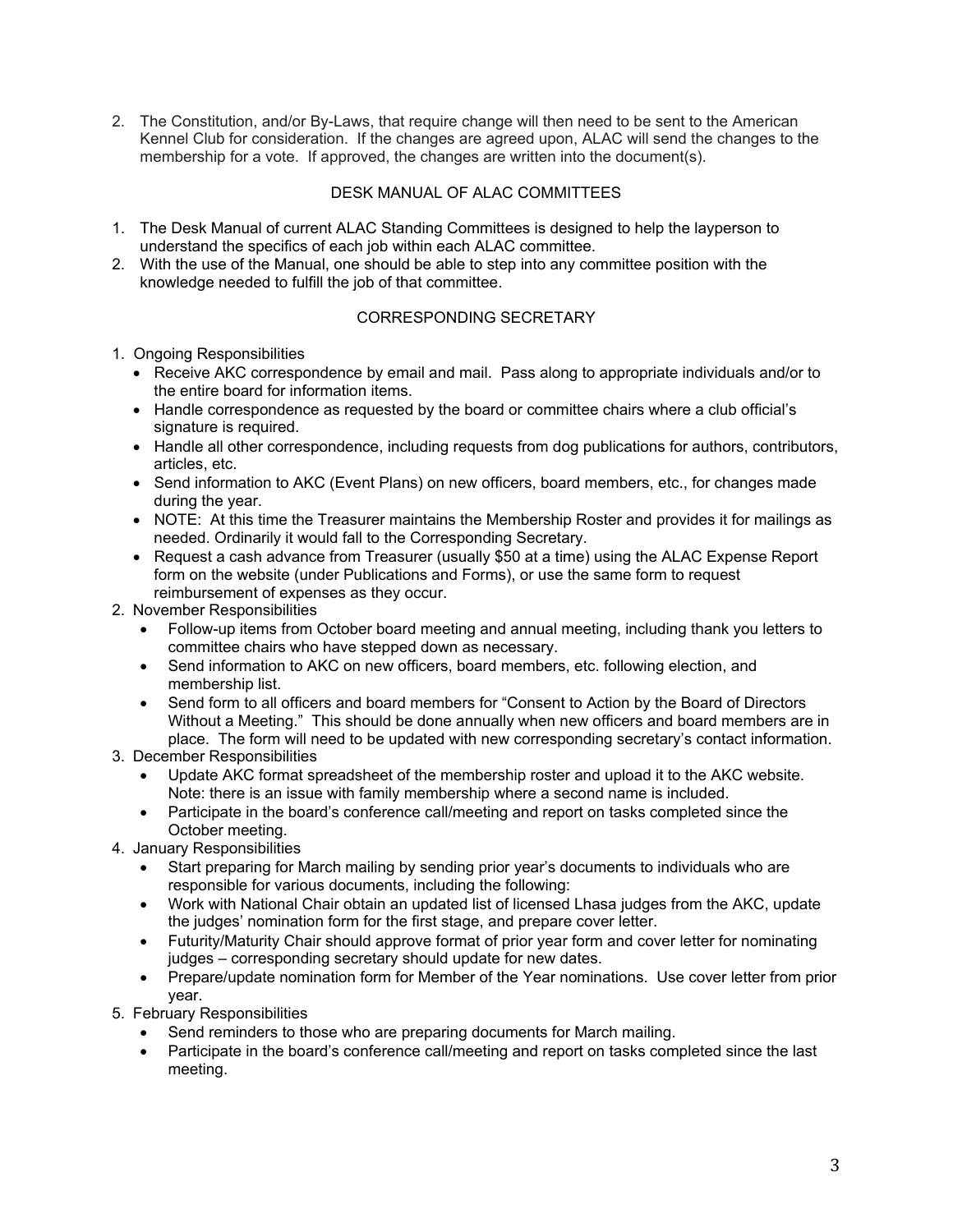- 6. March Responsibilities
	- Prepare final documents for mailing, including updating the cover sheet for the entire package. Documents include the following:
		- $\circ$  Judges' selection process (1<sup>st</sup> stage): cover letter from show chair, nomination form, letter explaining breeder-handler judge nomination process, and annotated list of Lhasa judges
		- o Futurity/Maturity judge's nomination: cover letter and nomination form.
		- o Member of the Year nominations: cover letter and nomination forms.
		- o Cover sheet highlighting action items and deadlines for members.
- 7. April Responsibilities
	- Participate in the board's conference call/meeting and report on tasks completed since the last meeting.
	- Receive nominations for Member of the Year award (MOY) by the deadline of June 30 and review each for compliance with eligibility requirements. If there is more than one nominee, prepare a ballot to be sent out.
- 8. May Responsibilities
	- Prepare ballot for MOY nominations. If there is only one eligible nominee, try to keep it secret from the person – not easy if it is a current officer or board member!
		- o Notify Jan Graunke, who will arrange for the plaque.
		- $\circ$  Order the AKC Good Sportsmanship award, which is also presented to the MOY in October. AKC contact is Neil Singer.
		- $\circ$  If there is only one eligible nominee, submit a notice for ALAC Online to let the membership know that there will not be a ballot.
- 9. June Responsibilities
	- Early June, prepare mailing for the membership, including the following:
		- o MOY ballot if more than one nomination is received
		- $\circ$  Judges selection final ballot
		- $\circ$  Notice of officer nominations and call for nominations "from the floor" by August 1
	- Participate in the board's conference call/meeting and report on tasks completed since the last meeting.
	- You should receive correspondence from the AKC about the AKC National show, including two forms, (1) whether to participate in Meet the Breeds in Orlando and (2) a pledge form for parent club medallions to be awarded at the show. The board has previously approved the expenditure for conformation, obedience, and agility awards. In 2014 the board voted to approve future expenditures for rally awards when they become available. Complete and return both forms.
- 10. July Responsibilities
	- Request resumes from nominees for offices and board to accompany ballot that is sent out in August. Even if there are no contested positions, resumes are sent to the membership as background information or provided via ALAC Online mailing. For anyone who is re-nominated for a position, send him/her a copy of last year's resume for updating.
	- Request resumes from nominees for futurity/maturity judge. Futurity/Maturity Chair will provide a list of the nominees. Prepare a ballot to be returned to him/her.
- 11. August Responsibilities
	- Ballots for MOY award are due August 1.
	- Nominations "from the floor" are due August 1. If any are submitted, request resumes to accompany the ballot.
	- Mailing to the membership in early August including the following:
		- o Notice of the general meeting in October, as required by the by-laws
		- o Officer/board ballot and resumes
		- o Futurity/maturity judge ballot and resumes
	- Participate in the board's conference call/meeting and report on tasks completed since the last meeting.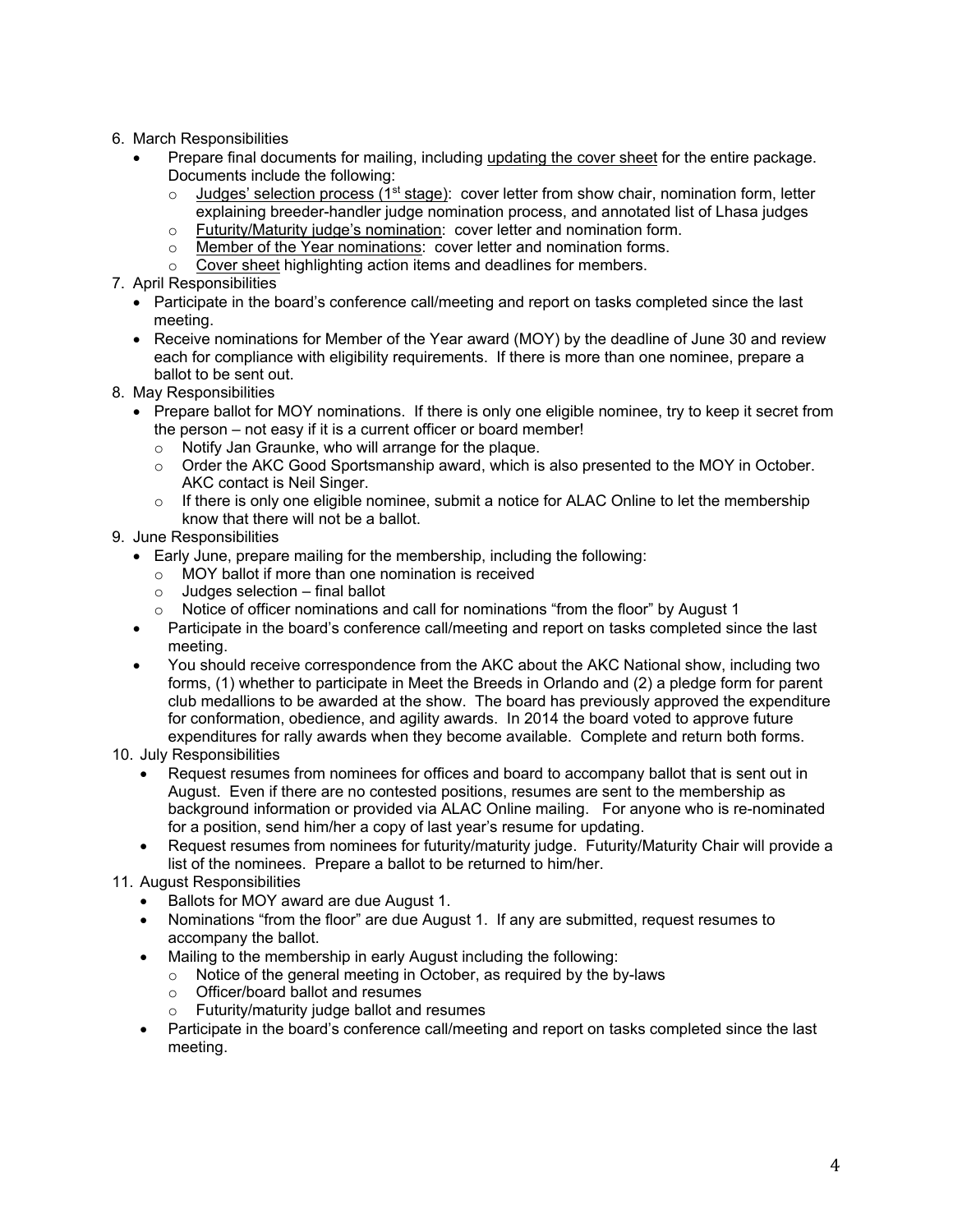- 12. September Responsibilities
	- In August 2018, ALAC granted all local/regional Lhasa Apso clubs blanket approval to hold local specialty club shows for 2019 and the following three (3) years (2020-2022). This blanket approval was sent to AKC.
- 13. October Responsibilities
	- Participate in board meeting and general meeting at the National Specialty and report on outcome of officer/board election and on the final selection of judges for the national specialty shows.

# FINANCE COMMITTEE

- 1. The responsibility of the Finance Committee is to audit the records of the Treasurer on an ongoing basis.
- 2. The Chair of the Committee must be available to work in an advisory capacity with the Treasurer on individual ALAC financial projects.
- 3. The Committee reviews financial reports prepared by the Treasurer, overseeing ALAC's financial obligations.

# FUTURITY AND MATURITY

- 1. The Futurity is an annual event sponsored by the American Lhasa Apso Club to encourage the exhibition of recently whelped litters. The Maturity is an annual event sponsored by the American Lhasa Apso Club to encourage the exhibition and follow the progression of a previously Futuritynominated Lhasa Apso less than 31 months old. The Futurity/Maturity Chair should make every effort to promote the Futurity and Maturity Communication with the membership through the ALAC Bulletin and ALAC Online.
- 2. FORMS:
	- **•** FUTURITY
		- o Nomination Dates are April 1 through March 31 of each calendar year.
		- $\circ$  The year is that of the Nationals. (Example: 2019 National dates would be April 1, 2018 through March 31, 2019.)
		- $\circ$  Litter must be nominated BEFORE they are 90 days old. June 30 is the absolute deadline for nominations within the year.
		- o \$20 fee to nominate entire litter.
		- o Futurity number example: 2019-11.
	- MATURITY
		- o Nomination Dates are October 15 to the next year's March 31.
		- o Maturity-eligible dogs would be nominated by their owners.
		- o \$20 fee per individual dog.
		- o Maturity number example: previous Futurity number plus an "M" and a number, i.e. 2019-11- MOI.
- 3. REPORTS
	- Record assigned number of each litter/maturity individual, date received, check number.
	- Keep Futurity and Maturity monies separate.
	- Send monthly report and monies to Treasurer in timely manner.
	- Prepare year-end report for Treasurer and the Board of Directors. Include income, cost of trophies, judges expenses, persons nominated to judge the following year, and breakdown of ballots.
- 4. JUDGES
	- Ask for nominations throughout the year with deadline being July 15.
	- Ballot will go out with ALAC-combined mailings. Deadline is September 15I
	- Record and SAVE ALL ballots.
	- Contact winner and mail contract with self-addressed, stamped envelope.
	- Report winner to ALAC president to be announced at annual membership meeting.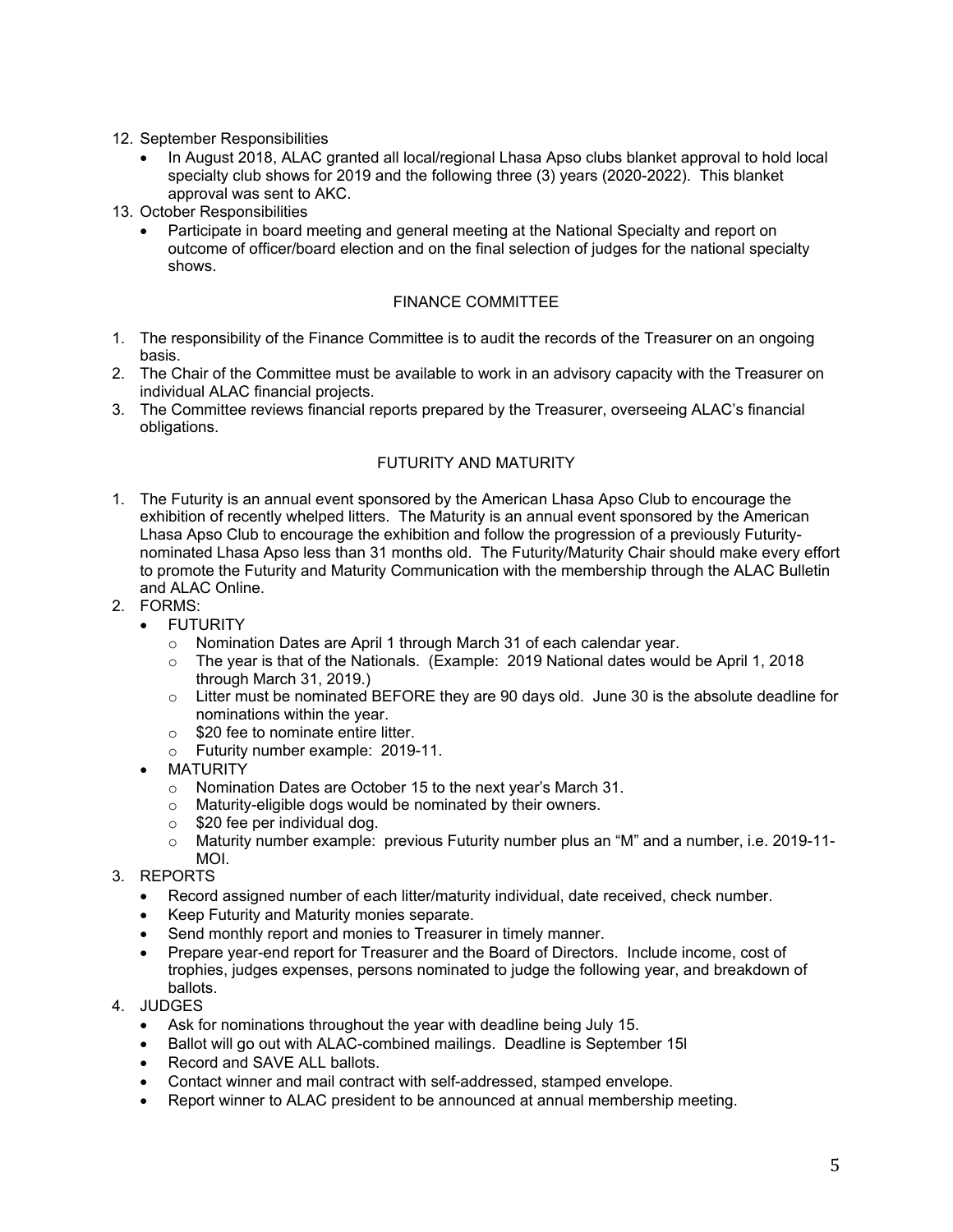- 5. CLASS DIVISIONS
	- Futurity
		- o Puppy: 6 to 9 months; 9 to 12 months
		- o Junior: 12 to 15 months; 15 months and over
		- o Winning puppy in each class to compete for Best Puppy in Futurity
		- o Winning junior in each class to compete for Best Junior in Futurity
		- o Best Puppy and Best Junior to compete for Grand Futurity Winner
		- **Maturity** 
			- o 18 to 24 months
			- o 24 months and less than 31 months
			- o Winning adult in each class to compete for Best in Maturity and Best of Opposite Sex in **Maturity**
- 6. TROPHIES
	- Trophies are ordered by the Futurity Chair from Scott Trophy in Seattle, Washington. They have the molds for all items.
	- Grand Futurity winner receives a Lucite plaque with a pewter-tone Lhasa Apso embedded in it and engraved with year and win.
	- Best Puppy and Best Junior each receive a wood plaque with a pewter-tone Lhasa Apso mounted on it and engraved with year and win.
	- Best in Maturity winner receives a Lucite plaque with a pewter-tone Lhasa Apso embedded in it and engraved with year and win.
	- Maturity Best Opposite Sex winner receives a wooden plaque with a pewter-tone Lhasa Apso mounted on it and engraved with year and win.
	- Robert W. Griffing Memorial Trophy is a wooden trophy with a mounted pewter-tone Lhasa Apso engraved with year and given to the BREEDER of the Grand Futurity Winner with strip for the dog's name to be engraved.
- 7. FUTURITY MONEY BREAKDOWN
	- 20% of total income to ALAC for expenses
	- Subtract \$50 for Best Puppy
	- Subtract \$50 for Best Junior
	- Subtract \$50 for Grand Futurity Winner
	- Remaining monies divided as follows:
	- $\bullet$  1<sup>st</sup> place 40% divided by 8
	- $\bullet$  2<sup>nd</sup> place 30% divided by 8
	- $\bullet$  3<sup>rd</sup> place 20% divided by 8
	- $4<sup>th</sup>$  place 10% divided by 8
	- Unawarded funds revert back to ALAC
- 8. MATURITY MONEY BREAKDOWN
	- Class monies divided as above if sufficient entries; if not,, only trophies and rosettes given.
	- Subtract \$50 for Best in Maturity
	- Subtract \$50 for Best Opposite Sex to Best in Maturity
- 9. RESPONSIBILITIES NATIONAL SPECIALTY
	- Make reservations for 2 nights in motel for Futurity/Maturity Judge.
	- Make reservations for Banquet for Futurity/Maturity Judge.
	- Deliver or mail trophies to appropriate person.
	- Check to make sure ribbons and rosettes have been ordered in advance.
	- Arrange for two ring stewards for Futurity/Maturity ring.
- 10. OTHER
	- Wording for Premium List and Catalog
	- There are NO AKC points awarded in the Futurity or Maturity.
	- All dogs MUST be handled by the Breeder, Owner, a member of his/her household, or an amateur substitute.
	- A dog entered in the Futurity/Maturity MUST ENTER in one or more of the regular classes of the ALAC National Specialty.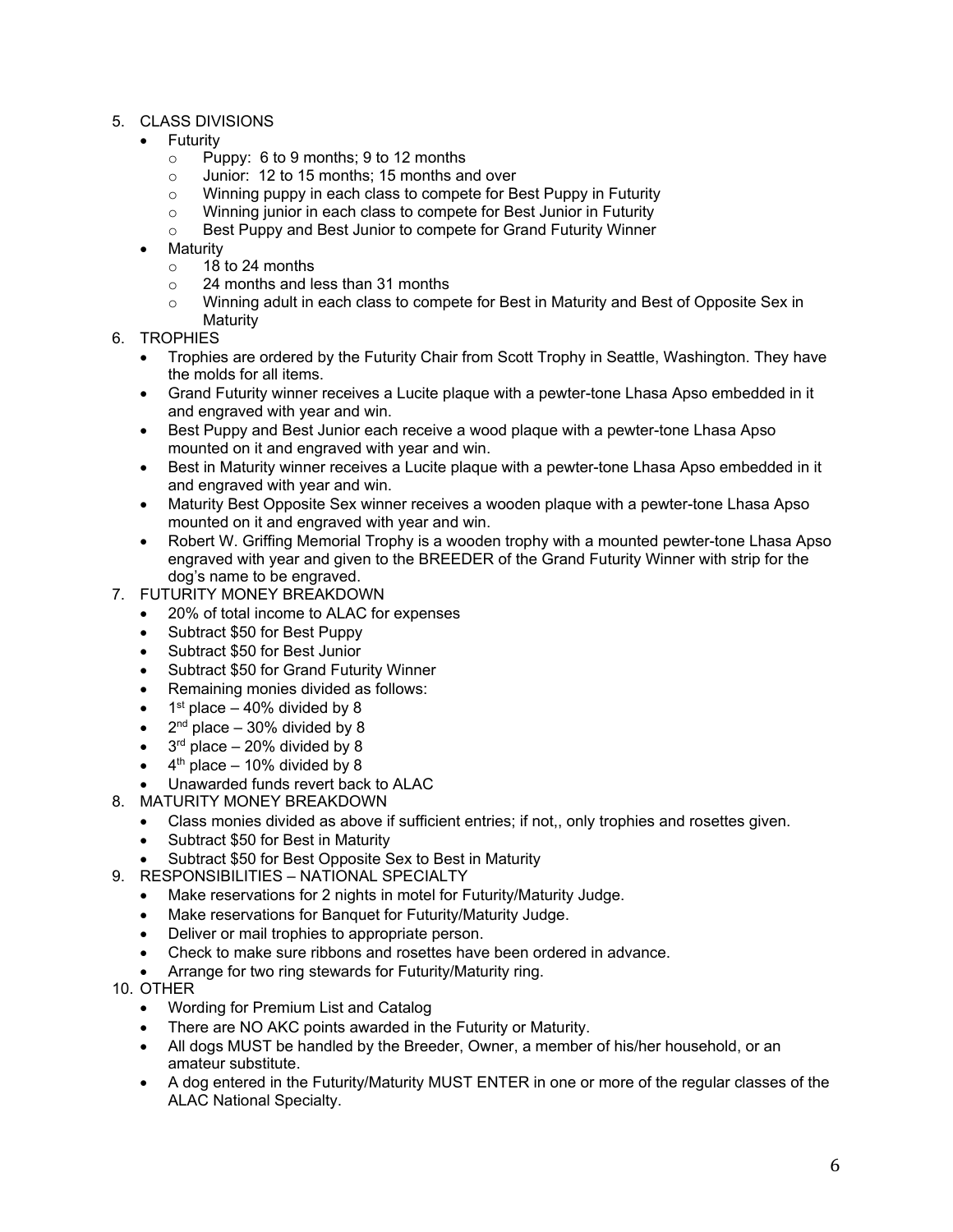# 11. EXTENDED DEADLINES

#### **Futurity**

- Entries after 90 days of birth will be accepted with a late fee until August 31st of the year of the futurity. The absolute deadline is August 31 before the National of that year. The maximum number of days late is 180 days (6 months of age). The late fee schedule will be as follows
	- $\circ$  1-30 days late initial \$20 nominating fee + additional \$15
	- $\circ$  31-60 days late initial \$20 nominating fee + additional \$25
	- o 61-90 days late initial \$20 nominating fee + additional \$40

#### **Maturity**

- Fees are started after the March 31st deadline and the final date ends up being June 30th.
	- $\circ$  1-30 days late initial \$20 nominating fee + additional \$15
	- $\circ$  31-60 days late initial \$20 nominating fee + additional \$25
	- o 61-90 days late initial \$20 nominating fee + additional \$40

#### **HISTORIAN**

The purpose of the Historian Committee is:

- 1. To keep the official ALAC albums with the historical information updated.
- 2. To take albums to ALAC functions for display, i.e., National Specialty.
- 3. To keep any other records or artifacts that may have historical value for ALAC and the Lhasa Apso.
- 4. To continue to solicit contributions of historical value for the albums and archives.

# *GAZETTE* BREED COLUMNIST

- 1. The *AKC Gazette* Lhasa Apso column is published quarterly in the March, June, September, and December issues. The word budget for the columns is approximately 550 words. The breed columns editor sends the writers information each December on the deadlines, style requirements, and other pertinent information.
- 2. Deadlines are three months in advance of the issue published. The breed columnist is responsible for finding topics, soliciting guest columnists, and writing the columns on a timely basis. Controversial topics, reports of specialty results, and material that has already been published in another periodical are not allowed. Style requirements include grammar, punctuation, and format requirements specific to the *Gazette.*
- 3. Columns are sent to Arliss Paddock or current breed column editor via breedcolumns@akc.org.

# HANDBOOK COMMITTEE

- 1. It is the responsibility of the Handbook Committee Chair to update sections of the Handbook to keep the information therein current for ALAC members to reference.
- 2. There are three main sections of the Handbook that need updating, some more frequently than others.
- 3. Section 1 contains the Constitution, By-Laws, and the Regions Map. Section 2 contains the Awards. Section 3 is the Directory, which includes a list of officers, board members, local clubs with contact information, and the Roster.
- 4. Section 1 should be updated whenever the By-Laws or committees change. This would include adding new committees established by the Board and removing committees that are no longer active. The Desk Manual editor needs to be notified if updating the descriptions of the committees is necessary. A review should be conducted at least every 3 years. This would entail contacting the committee chairs to ask if the current description is correct or if revisions need to be made. These activities require collaboration and communication with the Board and President, as well as with committee chairs.
- 5. Section 2 should be updated annually after the National Specialty results are in. Coordination is required with the ALAC Statistician for information regarding new titles or additions to the Top Producing Sires and Dams lists. Other information can come from the annual Awards Program and the official results from the National Specialty catalog.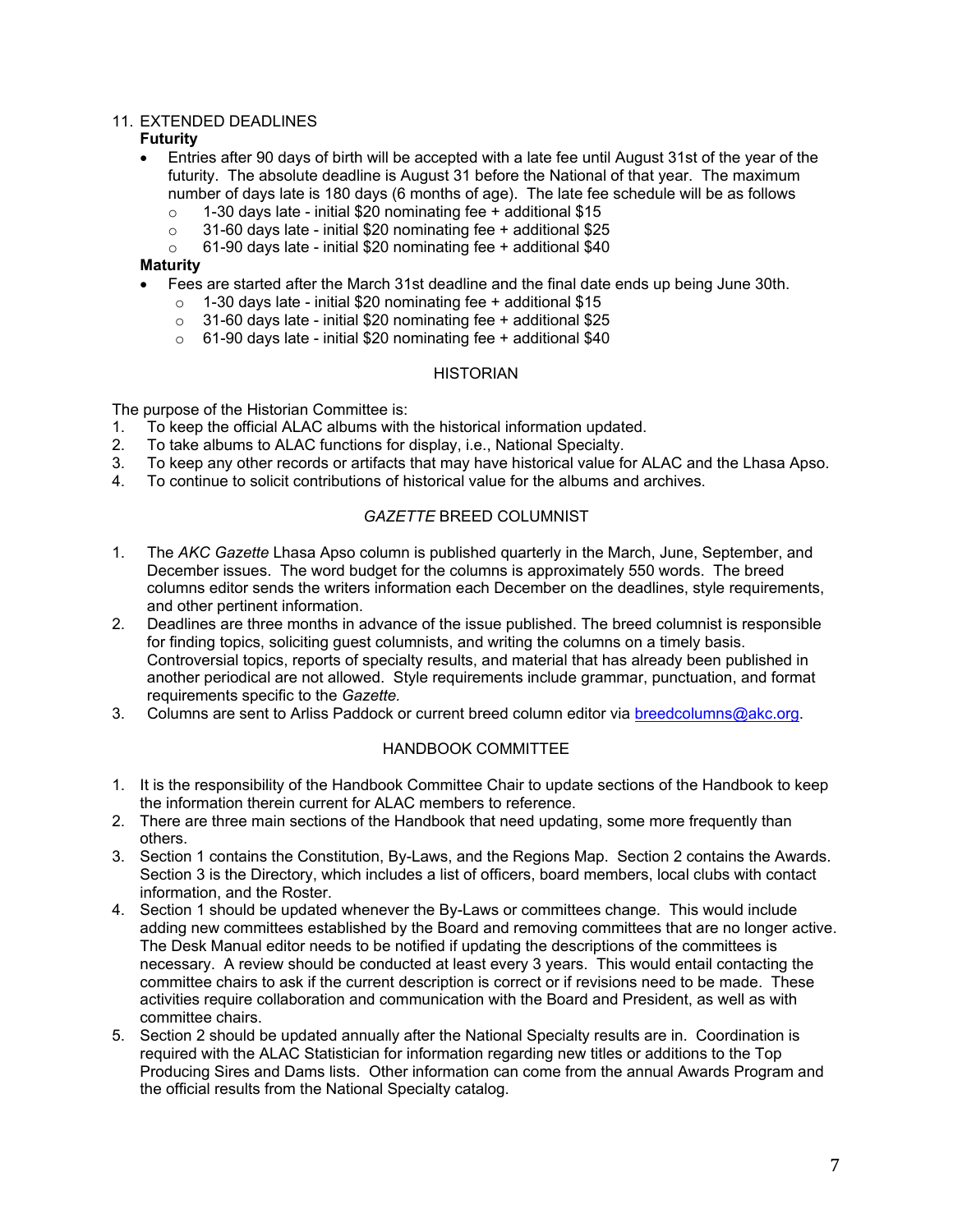- 6. Section 3 should be updated in January or February of each year, once the deadline for dues payment has passed. These updates require coordination with the ALAC Treasurer and Corresponding Secretary and/or the Membership Chair. The Handbook Committee Chair should ask to be put on the Membership Chair's notification list whenever a new member joins ALAC.
- 7. Once the sections are updated, send a pdf file of Sections 1 and 2 to the Website Liaison with instructions they should replace whatever is currently on the website.
- 8. Put an announcement on ALAC Online that revised Sections 1 and 2 are available on the website as pdf files. Let members know to contact the Handbook Chair via email if they want the files that way instead.
- 9. Put an announcement on ALAC Online that an electronic copy of the roster is available and that people can contact the Handbook Chair via email if they want a copy.
- 10. Email updated files to the Membership Chair for inclusion in each new member's welcome packet.

#### HEALTH AND EDUCATION COMMITTEE

The purpose of the Health and Education Committee is:

- 1. The Health and Education Committee's purpose is to read all veterinary articles that may pertain to the Lhasa Apso.
- 2. The HEC also keeps up with CHF requests for funding for research into conditions that may impact the Lhasa Apso
- 3. When these projects are found, the HEC reports to the Board with their opinion as to what should be done in the order of a contribution, if any.
- 4. The HEC also answers emails about health questions concerning the Lhasa Apso.

### JUDGES EDUCATION CHAIR

- 1. Recruit committee members.
- 2. Solicit applications from people who would like to serve as mentors and seminar presenters.
- 3. Present applications to the Judges Education Committee (JEC) members for approval.
- 4. Notify the Board of Directors of the new approved mentors and presenters.
- 5. Upon approval, send confirmation letter to people who have been approved.
- 6. Remind mentors that they need continuing education. This can come in the form of attending a JEC seminar or by viewing the JEC home study that is on the ALAC website.
- 7. Maintain a database of committee members, mentors, and presenters that includes contact information.
- 8. Upon receiving a request for a seminar:
	- Contact people in the area who have Lhasa Apsos and who are on the presenter list.
	- Ask them if they are willing to do the presentation and provide them names of people they may recruit for help.
	- Provide the sponsoring organization with the presenter's contact information and inquire as to the number of people attending and ask whether or not that organization is providing copies of the breed exam for attendees or if they want ALAC to provide them.
	- Send the presenter ample Illustrated Guides for attendees
	- Create certificates and send them electronically to the presenter to print
	- Send the presenter the attendance sheet.
	- Refer the presenter to the AKC site that contains information about the requirements for the seminars. That site is currently http://images.akc.org/pdf/seminars/reports\_and\_guides.pdf.
	- Make certain the presenter knows what to send to AKC following the presentation.
- 10. Seminar in conjunction with ALAC National:
	- Communicate with show chair and show committee to advertise the seminar time and dates in the premium list and to see that AKC has the information for its website.
	- Communicate with show chair to make sure a room with appropriate AV equipment is set aside for the seminar.
	- Select a presenter (usually the JEC chair) and someone to run the slide show during the presentation.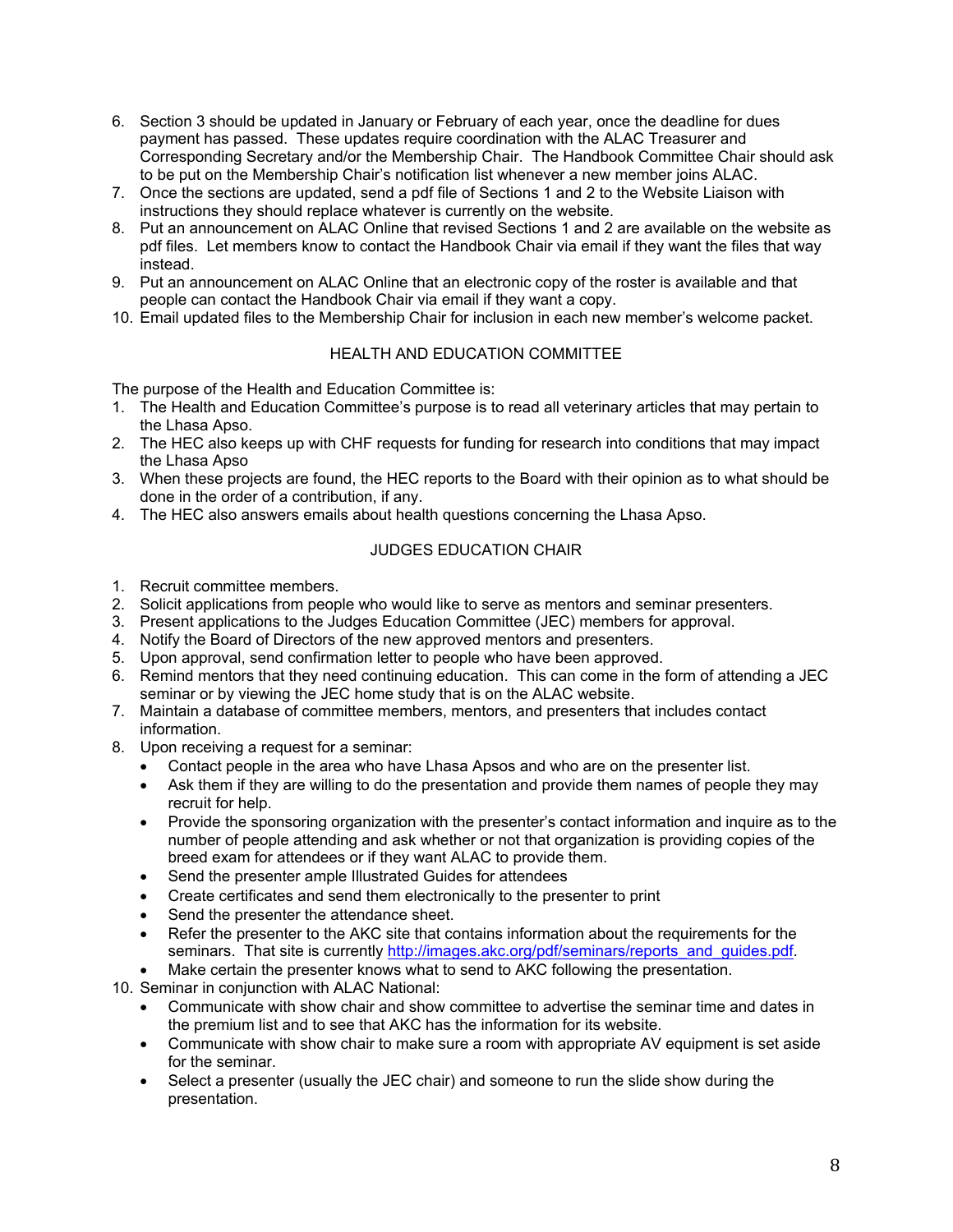- During specialty week, make decisions regarding which dogs to invite to participate in the handson portion of the seminar.
- Communicate with the show chair to make sure seating is reserved for judges.
- Find mentors for the judges from among those attending who are on the JEC mentor list.

10. Other:

- Serve as a member of the Breeder Education Committee.
- Serve as a member of the Breed Standard Committee.
- Make annual reports to the ALAC Board of Directors, with other reports on seminars as needed.

#### LEGISLATIVE LIAISON COMMITTEE

The purpose of the Legislative Liaison Committee is:

- 1. With AKC, ALAC, State Federation Guidance, and membership notifications, distribute pending legislative proposals made by states, cities, and towns of dog policy issues. Encourage ALAC members to attend, read, become aware of:
	- AKC Government Relations Department's alerts of pending legislation and offers guidance on their website.
	- Monitor local news and notify AKC of legislation proposed by towns and other sources
	- Contact your state federation and liaisons from other dog cubs and ask for guidance.
	- Attend AKC seminars and view their literature and movies on their website.
	- AKC e-newsletter "Taking Command" contains helpful guidance.
- 2. Become familiar on how to contact local and state lawmakers on the impact of the pending legislation by:
	- Being aware of where pending legislation can be found and how a law or bill moves forward to completion. AKC web page www.akcgr.org Legislative Action Center and toolbox is a helpful source.
	- Prepare talking and thinking points, items that can be put into a letter or presented in person to lawmakers to help them become aware of the impact of the proposed law, draw on our experience with pure bred dogs, breeding showing, and club expertise and experiences.
		- $\circ$  Develop a lobbying scenario that can be used to speak respectfully with lawmakers.
		- o Attend lobby workshops.
		- $\circ$  Prepare a form letter that can be used as a guide by which personal experiences can be added.
	- Think of issues that will help breeders and the pure bred sports that can become legislative issues.
	- Ask veterinarians to give seminars on the topics of adoption and pure breeds.
		- $\circ$  Health issues, pure bred breeding issues, pedigrees, history of lines, importance of testing prior to breeding, etc.
- 3. Develop a Pure Breed image
	- Prepare a document that captures the love, value, appreciation, awareness, inspiration, purpose, joy, love of pure bred dogs. And do the same for the various sports competitions, amusements, hobbies, services the pure bred dogs provide to society.
- 4. Identify, understand, discuss, and form a mindset to counter the negative press/advertisements of groups that are opposed to pure bred dogs. For example, but limited to:
	- Discuss the rhetoric of "It is better to adopt" than to buy a pure bred dog.
	- Identify the difference between a puppy mill and a responsible breeder.
	- Become aware of the motives of groups against dog sports.
- 5. The Legislative Liaison Committee is a new committee and it would be wise to obtain the collective wisdom of the ALAC membership as to the philosophies and methods of this committee's concepts.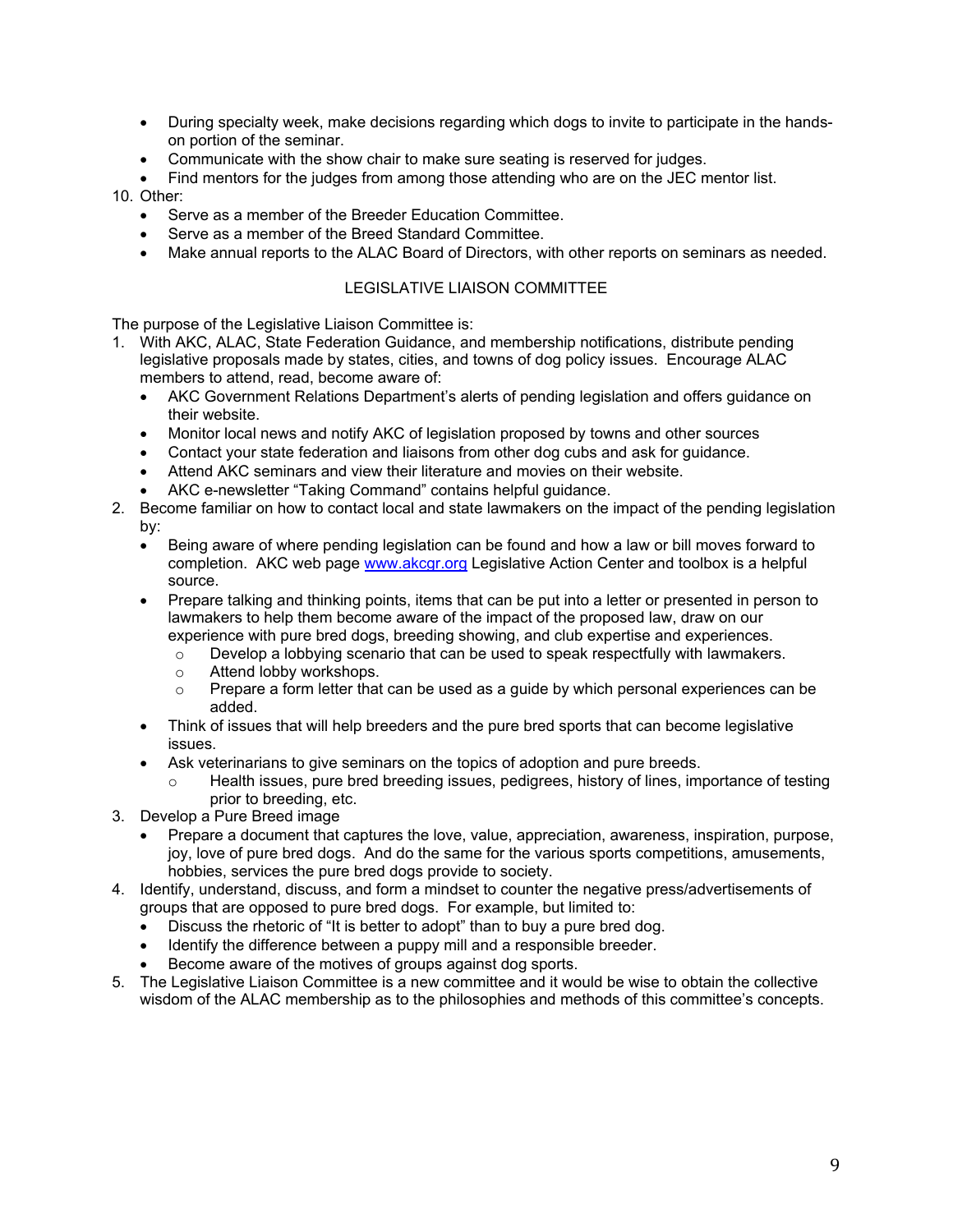# THE LHASA BULLETIN

- 1. To publish The Lhasa Bulletin according to the Articles adopted by the American Lhasa Apso Club.
- 2. To send additional copies to Membership Chairman to be included with the Membership packet.
- 3. To send additional copies to the Historian for inclusion in the ALAC Album.
- 4. By-Laws provisions for The Bulletin:
	- Article I

The name of the publication shall be The Lhasa Bulletin hereinafter referred to as "The Bulletin". Article II

The Bulletin shall be a publication for the general membership of the American Lhasa Apso Club to:

- o Preserve and protect the history of the Lhasa Apso breed.
- $\circ$  Form a means of communication to all the nationwide membership.
- $\circ$  Make available important information concerning showing, breeding, and club activities.
- o Make it possible for individuals to advertise and thereby reach others interested in the breed.
- o Act only in the best interest of ALAC and the Lhasa Apso breed.
- Article III

A copy of The Bulletin shall be made available to every member of the Club in good standing. Appropriate subscription rates shall be determined for non-members.

- Article IV
	- $\circ$  The Editor, with approval from the Board of Directors, shall be responsible for the policies that govern the publication, thereby ensuring equality to all members of the Club. The Editor shall keep all materials and advertising factual, unbiased, and impersonal; shall preserve and protect the history of the Lhasa Apso breed; and shall guarantee membership a means of communication.
	- $\circ$  The Editor and/or Board of Directors shall have the authority to accept or reject any and all forms of advertising and informative materials. The sole criterion shall be the best interest of the Club and of the Breed.
- Article V
	- o Duties of the Editor:
	- $\circ$  The Editor shall be responsible for the mechanics of printing, obtaining articles, soliciting advertising, and, in general, the task of putting The Bulletin out to the membership. He or she shall retain one copy for safe keeping as property of the club.
- Article VI
	- o Financial Structure:
	- $\circ$  The Editor, with approval from the Board of Directors, shall determine the advertising rates.
	- $\circ$  The Editor and/or Board of Directors shall approve the printing and other costs to be paid by the American Lhasa Apso Club.
	- $\circ$  All incoming monies and profits shall be sent directly to the Treasurer of the American Lhasa Apso Club.
- Article VII
	- o Duties of the Board of Directors:
	- $\circ$  Any and all activities of the Editor and/or The Bulletin are ultimately responsible to the action of the Board of Directors of the American Lhasa Apso Club.
	- $\circ$  The Board of Directors shall appoint the Editor of The Bulletin until such time as the Editor retires or is reappointed by the Board of Directors.
- Article VIII
	- o Content:
	- $\circ$  The front cover of The Bulletin shall be retained by the Club for materials to be designated by the Editor with the advice of the Board of Directors
	- $\circ$  Additional pages within the cover may be retained by the Club for the purpose of: (1) printing of educational materials; (2) printing of information materials; (3) printing of Club minutes; (4) printing of any and all factual history or information about the Breed; and (5) distributing action items to the membership such as ballots and dues notices.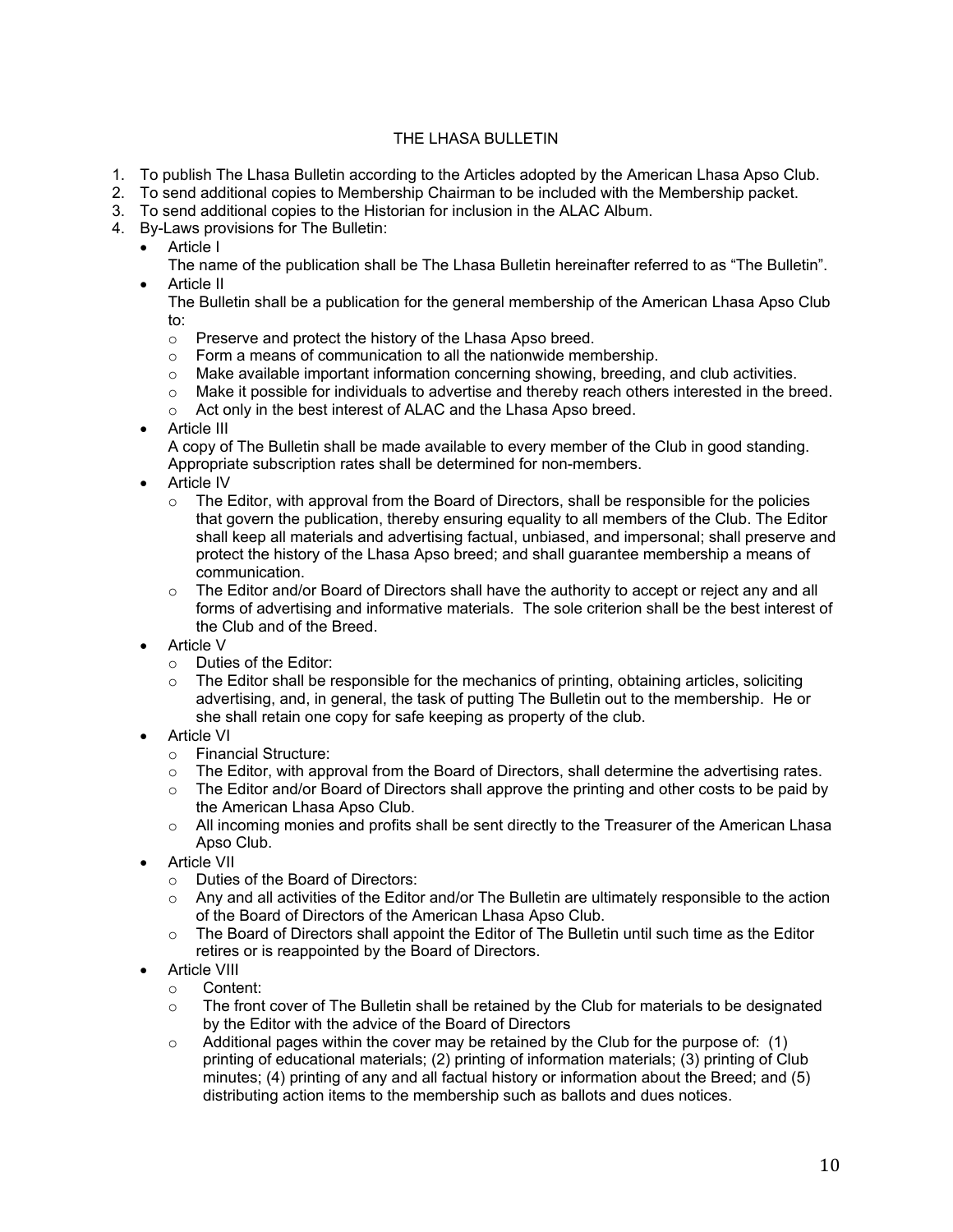# LOCAL CLUB LIAISON

The duties of Local Club Liaison are:

- 1. To promote better communication between local specialty clubs and ALAC.
- 2. To exchange newsletters and other information. Ask to be included on the meeting notice/newsletter emails so that information can be taken from these to be reported in the ALAC Bulletin.
- 3. To keep an up-to-date list of local club officers with a physical and email address for the club secretary. Submit this list to The Bulletin for publication and a copy to the ALAC Secretary, the ALAC Futurity Chair, Membership Committee Chair, and any other Committees that may find a use for it.
- 4. Serve in an advisory capacity for exchanges of information on matches, programs, shows, etc. Include this information on ALAC Online.
- 5. Set up cohesive activities for the local clubs that will benefit the local clubs and ALAC (i.e., newsletter competition or ALAC membership percentage in local clubs with awards to be presented at the ALAC Annual Awards Dinner).
- 6. Establish a method for local club representation at Board meetings.
- 7. Determine ways ALAC can assist in regional club development.
- 8. Write a column for The Bulletin or ALAC Online.

#### MEMBERSHIP CHAIR DUTIES AND TIMELINES

- 1. Be sure the webmaster has a copy of the most recent application forms posted on the ALAC website.
- 2. Request an advance from the Treasurer of \$150. Keep track of all expenses; maintain all receipts for postage, copying, envelopes, etc.; and send them with the Expense Report form to the Treasurer when that \$150 is nearly depleted. At that time, request a \$150 advance for future expenses. Maintain a copy of each Expense Report form for the files.
- 3. When an application arrives, look for three things:
	- Has the applicant filled in all the necessary information and signed the form;
	- Does the applicant have two sponsors that meet the sponsorship qualifications and that have signed the form; and
	- Is sufficient payment included for the type of membership applied for:
		- $\circ$  Sufficient payment at the present time is \$35 for a single membership,
		- o \$45 for a household membership (2 people, same address),
		- $\circ$  Plus \$25 application fee, unless the applicant is a former ALAC member, then the application fee is waived.
		- o Applications for associate memberships are \$35 for a single membership.
		- $\circ$  \$45 for a household membership (2 people at the same address), plus \$25 application fee.
		- $\circ$  Applications for a change in status (e.g., single to household membership) should be accompanied by a \$10 payment.
- 4. Contact the sponsors. The BOD requested that sponsors be contacted and asked to verify their sponsorship. This can be done by email or phone. Once the sponsors reply, send an email thanking them for their sponsorship.
- 5. Send an email to the applicant thanking him/her for being interested in the club and explaining the application approval process can take up to two months, depending on when the application was received
- 6. Compile a list of all applicants for the month. Email that list to the BOD for approval or comment, generally during the first week of the month. Tell them that no comment is equivalent to approval. Give them 10 days to two weeks to respond.
- 7. If no negative comments or objections are received from the BOD, once the time for response is up, compile a packet of club information for each new member. This packet includes (1) a welcome letter; (2) a binder containing the Handbook and roster; (3) a copy of the Illustrated Guide; and (4) a copy of a recent Lhasa Bulletin.
- 8. Mail the package.
- 9. If negative comments are received and the BOD chooses to reject the application, notify the applicant by registered letter. Return the dues check. Keep the check for the application fee. If the applicant has written only one check, send it to the Treasurer and direct him/her to send the dues amount back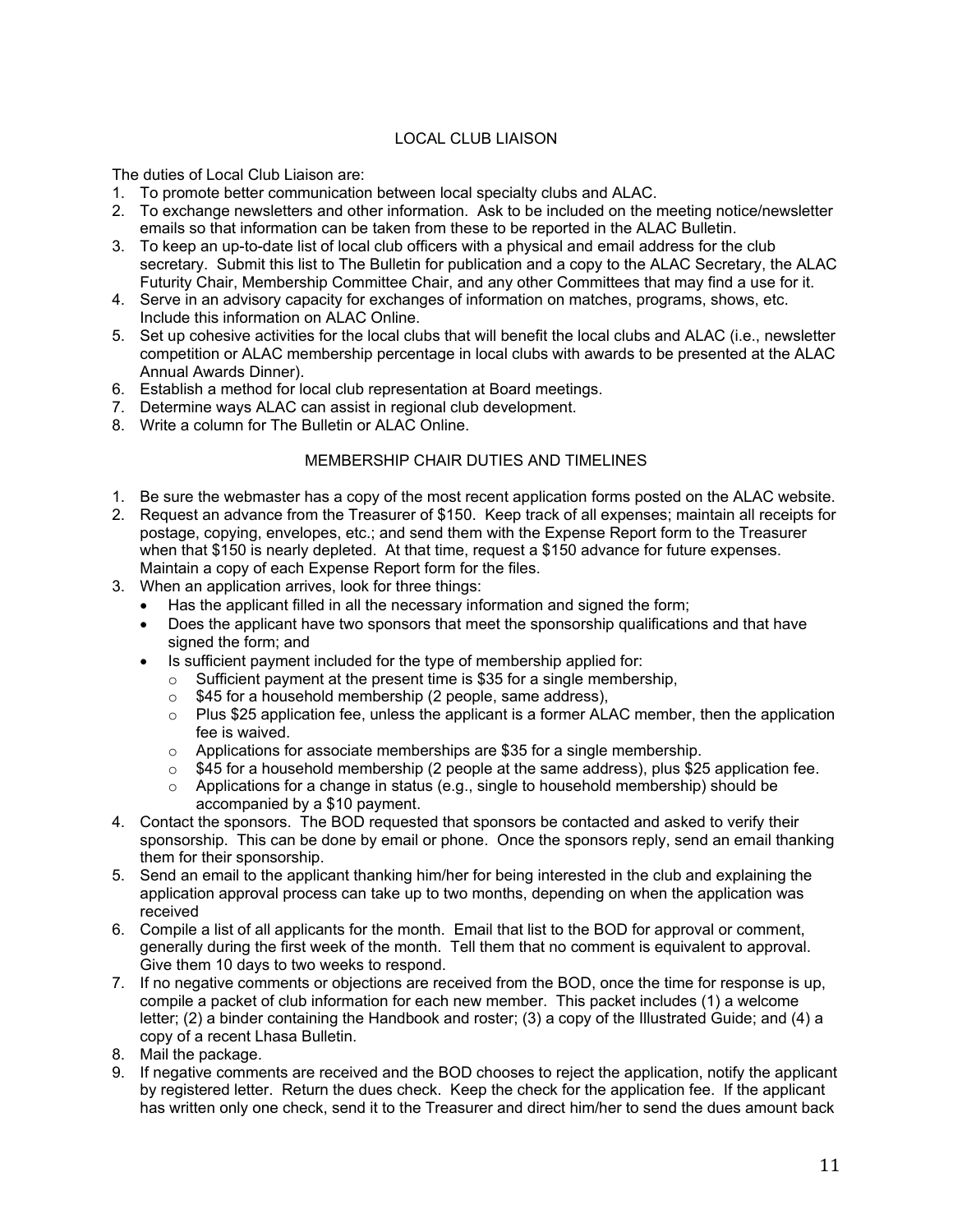to the rejected applicant. Be certain, in this case, to inform the applicant that the Treasurer will mail a reimbursement check for the dues amount only.

- 10. Send an email containing new member names and contact information to the Treasurer, the Corresponding Secretary, the Bulletin Editor, Website Liaison, and the ALAC Online editor so the new member's information can be added to the various databases and files.
- 11. Fill out a Funds Transmittal form. Mail the original to the Treasurer with the check(s) and mail a copy of the form to the President. Keep a copy for the membership files.
- 12. Annually write a report for inclusion in the committee reports document compiled for distribution at the National Specialty.
- 13. Photocopy application forms to have on hand during the National Specialty week. Ask the show secretary to make announcements to let interested people know the forms and are available.

#### NATIONAL SPECIALTY CATALOG ADVERTISING

- 1. Solicit advertising on a national level for each year's National Specialty Catalog.
- 2. Work with the show superintendent in regards to catalog advertising. Collect all advertising monies and submit them to the Treasurer.

#### NATIONAL SPECIALTY AND NATIONAL REGIONAL SPECIALTY JUDGES SELECTION PROCESS

- 1. The Judge Selection Committee Chair, as a member of the National Specialty Show Committee, sends out a ballot listing all AKC eligible Lhasa Apso judges in alphabetical order as provided by AKC's Judges Department. Eligible foreign judges may also be listed at the request of an ALAC member. ALAC members vote for no more than 10 judges whom they would like to be considered to judge the appropriate National Specialty. (Judges who have judged an ALAC National Specialty within the past five (5) years are ineligible.) The ballots are returned and counted by the Chairman of the Judge Selection Committee or his/her designee.
- 2. The names of the top four vote getters from the ballot returns are placed on a final ballot (provided they are available for that particular specialty and meet the Board's geographical and monetary restrictions) for a final membership vote. If either of the above factors is not satisfactory, the chair will then contact the judge receiving the next highest number of votes and so forth until the top four eligible judges have been identified. On this ballot, members vote for up to two judges. The judge receiving the greatest number of votes from among the top four will judge the National Specialty and the judge receiving the second greatest number of votes will judge the Regional Specialty.

# NATIONAL SPECIALTY RAFFLE/AUCTION/FUND RAISERS

Beginning each January, solicit donations for the raffle/auction and any special fund raising activities on a national level via mailings, ALAC Online, The Bulletin, and the ALAC Website.

- 1. After show chair's approval, purchase all supplies for the raffle, auction, or other special events as needed (e.g., raffle bags, raffle tickets, etc.). Keep records and submit expense reports.
- 2. Announce fund raising events throughout the week of the specialty.
- 3. Coordinate, set up, and run the raffle and other money-raising events at the National Specialty. Solicit volunteers to help sell raffle tickets and perform other tasks as needed.

# NATIONAL SPECIALTY SHOW CHAIR

- 1. Responsible for AKC show applications, judges' contacts and contracts, superintendent's or show secretary's contracts, premium list liaison to superintendent.
- 2. Oversees the activities of the show committee, which include site procurement and contract, judges' selection mailings, catalog advertising, raffle/games, Futurity, companion events, trophies and ribbons, judges' education seminar, breeder education seminar, awards banquet and awards, stewards, concessions, photographer, ring setup and tear-down, and other related activities.
- 3. A more detailed guide to responsibilities are as follows:
- 4. Determine contact people for (a) show location contract should already be negotiated; and (b) show superintendent.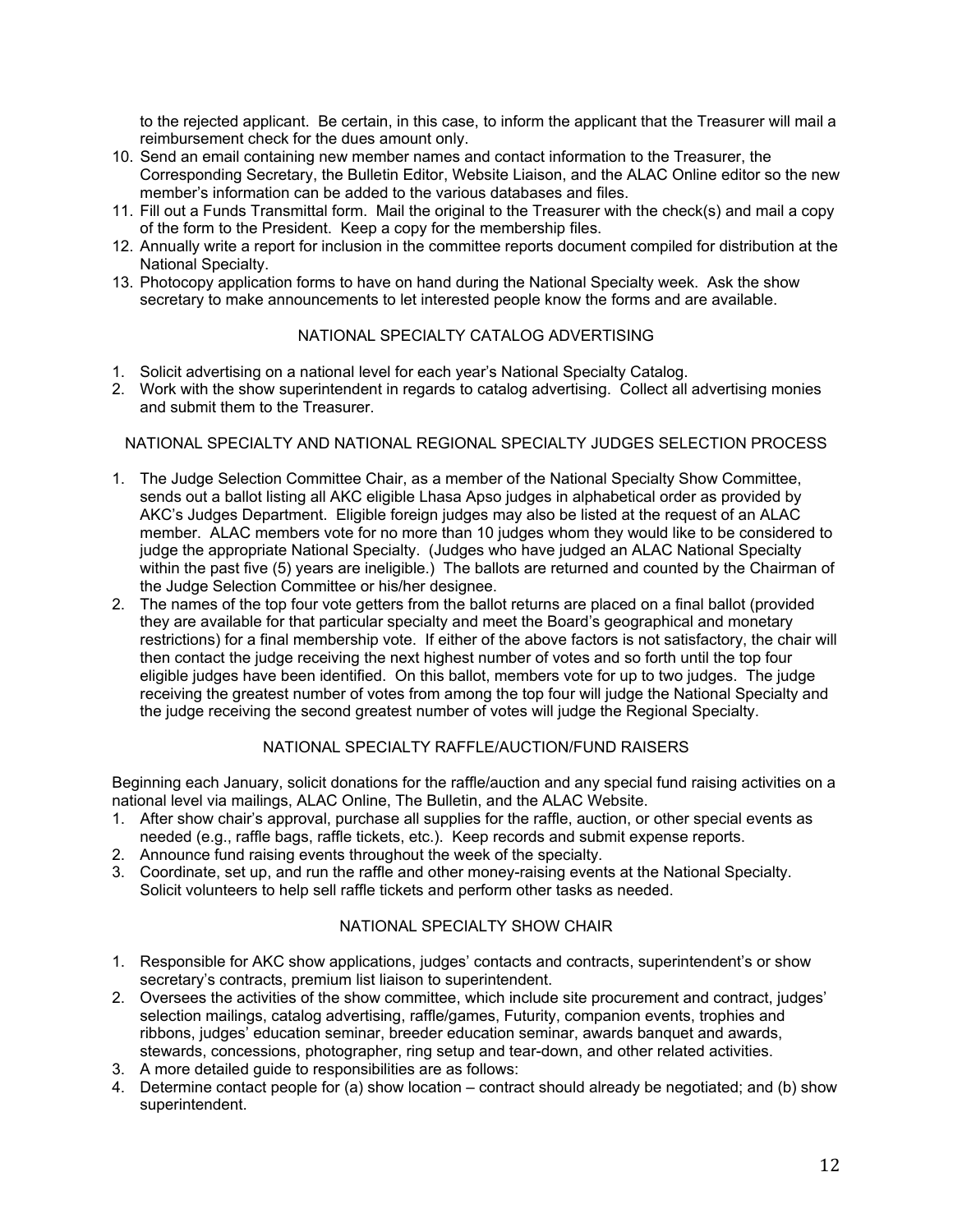- 5. Form a show committee who will have responsibilities listed below and coordinate with show chair. Ideally have the following: assistant show chair (person in the vicinity of National); event chair; catalog chair; and trophy chair.
- 6. Duties of members of show committee would be as follows:
	- Assistant Show Chair
		- o Photographer (locate and negotiate contract)
		- o Hotel contact on all levels.
		- o Vendors
		- o Ring equipment/floor covering
		- o AKC Emergency Plan preparation
		- o Creation of "Grounds Committee" for set up and take down of show room
		- Events Chair (coordinate the following with sub-chairs)
			- o Banquet arrangements
			- o Raffle
			- o Auction
			- o Photo Contest
			- o Top 25
			- o Judges Education
			- o Member/Breeder Education
			- o Futurity
		- Catalog Chair
			- o Distribute and collect pledges re ads prior to National
			- o Contact those who pledged to follow through
			- o Solicit additional catalog advertising
			- o Collect and prepare ads
			- o Compile member lists included in catalog
			- o Compile other ALAC items include in catalog
	- Trophy Chair
		- $\overline{\circ}$  Distribute and collect pledges prior to National
		- o Send out solicitation communications via email or mail
		- o Solicit additional contributions via ALAC Online
		- o Choose trophies for Regional(s) and National
		- o Order rosettes/ribbons (unless done by superintendent)
		- o Prepare names for "chair" donations and place on chairs
		- o Be sure perpetual trophies are at National
		- $\circ$  Work with show chair to package perpetual trophies for next year and make arrangement for transportation or shipping
- 7. Negotiate contract with show superintendent. Get deadline dates.
- 8. Facilitate artwork for premium list (usually with McCartney).
- 9. Complete applications to AKC for all events. Coordinate with Specialty Club, if necessary, as to entry fees, closing date, etc. Suggested that entry fees be the same for all if possible – also closing date.
- 10. Determine that all judges have been confirmed with contracts signed and hospitality needs arranged.
- 11. Assist The Bulletin editor and/or ALAC Online editor with pre-event information.
- 12. Work with Assistant Show Chair to determine photographer, hotel requirements and deadlines, Emergency Plan completion, Veterinarian info (addresses and directions).
- 13. Work with Event Chair to get the following info for premium list: awards banquet raffle, auction photo contest, judges' education, member/breeder education, Futurity guidelines, and chief ring steward.
- 14. Work with Catalog Chair to get catalog ad info and membership list for mailing premium list. Also remind chair of need to compile past National winners, update list of members deceased during the past year, and any other ALAC info included in catalog
- 15. Work with Trophy Chair to get trophy descriptions (for premium list) and donor list (for catalog).
- 16. Get correct Futurity/Maturity language.
- 17. Complete premium list with input from 9 through 13 above.
- 18. Provide mailing list to show superintendent.
- 19. Work with superintendent to prepare judging program.
- 20. Continually work with show committee members to be sure their responsibilities are being completed.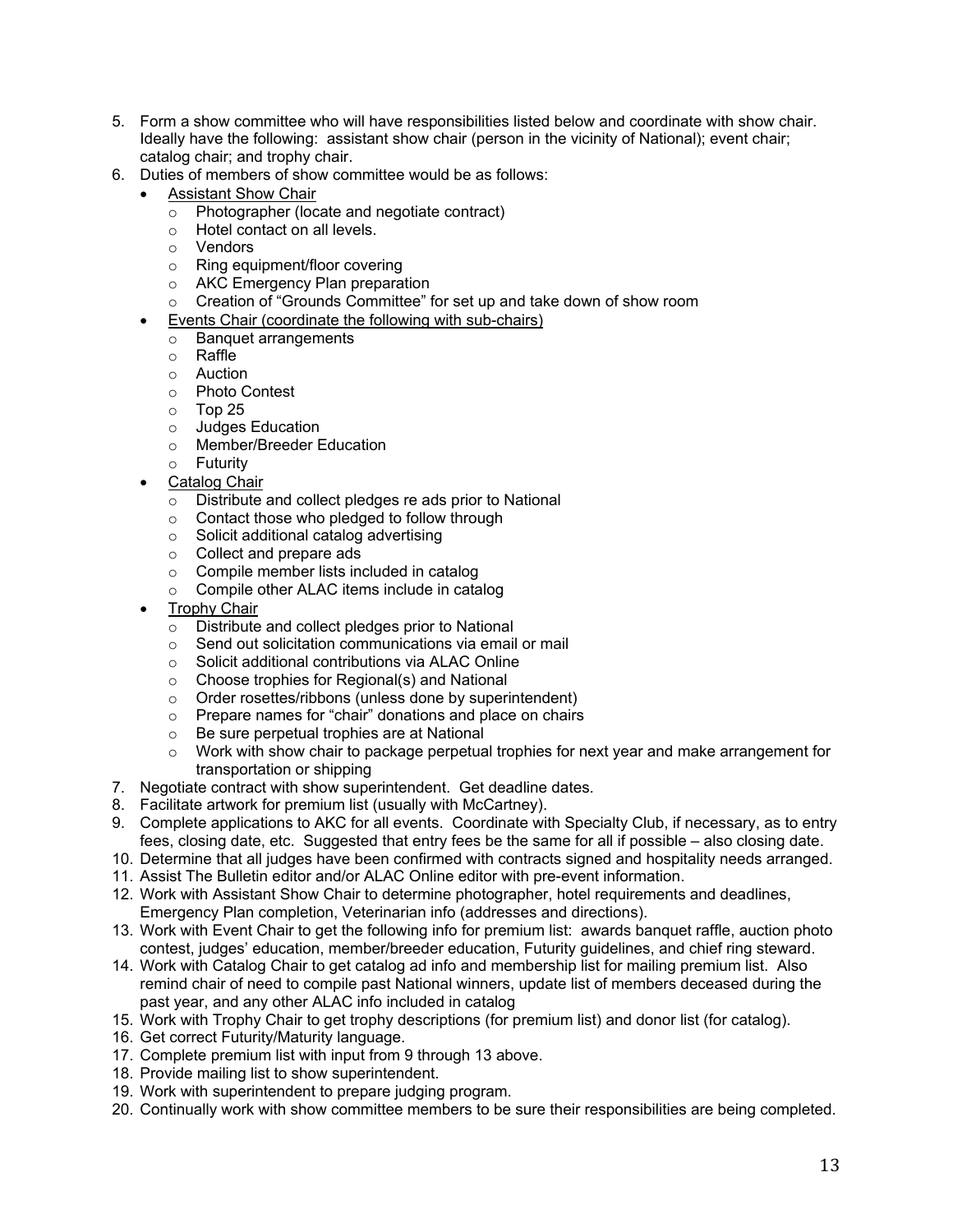- 21. Make sure hospitality needs are taken care of for judges, i.e. pickup, hotel reservations, transportation to and from airport, judges' gifts.
- 22. Oversee National week activities by working with hotel, show secretary on site, and committee chairs.
- 23. Grounds Committee set up and take down (prepare floor plan to be followed).
- 24. Decorations arranged by assistant show chair.
- 25. Make sure perpetual trophies are taken care of after National is over. Send thanks to judges and chairs.

### NATIONAL SPECIALY TROPHY COMMITTEE

- 1. Coordinate the selection and acquisition of trophies, rosettes, and ribbons for the ALAC National and Regional Specialties.
- 2. Solicits contributions to the on-going Trophy Fund.
- 3. Solicits monetary donations ad pledges year round. Names of all contributors are to appear in the National Specialty Catalog.

#### NOMINATING COMMITTEE

- 1. Refer to ALAC By-Laws Article IV, Section 4(a).
- 2. Board chooses Nominating Committee prior to April 1 annually.
- 3. Nominating Committee composition: 3 members from different geographical areas of U.S. with no more than one being a current member of the Board and two alternates.
- 4. Board shall name Chairperson.
- 5. Committee business can be conducted by email or telephone conference call.
- 6. Committee shall nominate eligible ALAC members for Officer and Board positions due for nominations in any given year; and every three years for the Delegate to the AKC position with consideration of geographical representation as practicable.
- 7. Committee must notify Corresponding Secretary of the slate by June 1, with the Corresponding Secretary notifying the membership by June 15 of the slate presented, the name of each nominee, their state of residence, and the option for additional nominations.

# NATIVE STOCK REGISTRAR

The Native Stock Registrar manages ALAC's continued use of AKC's FSS®(Foundation Stock Service®) for region-of-origin Lhasa Apsos – whether they come from the actual geographical area where the breed originated or from another country that does not have a reciprocal registry with the AKC. This includes overseeing the Critique Process with all Lhasa Apsos in any generation to be recorded by FSS®.

# OBEDIENCE AND RALLY COMMITTEE

- 1. The responsibility of the Obedience and Rally Committee Chairs is to obtain applications to hold these events from the American Kennel Club. A breed application should accompany each separate event application(s).
- 2. Applications are sent to the AKC at least 18 weeks before the event is to be held.
- 3. Judges need to be acquired from the area where the National is being held. It is possible to find available judges from the area by using the AKC website. It is best to get the judge under contract before the application is sent to the AKC.
- 4. Before the show, secure the jumps necessary for the Obedience and Rally Trials that are held at the Nationals from a local obedience club. The contracted judge may also be able to assist in finding the necessary equipment.
- 5. Secure stewards for the trials from members attending the National.
- 6. ALAC also offers Rally Trials outside of the National week at a few places in the country.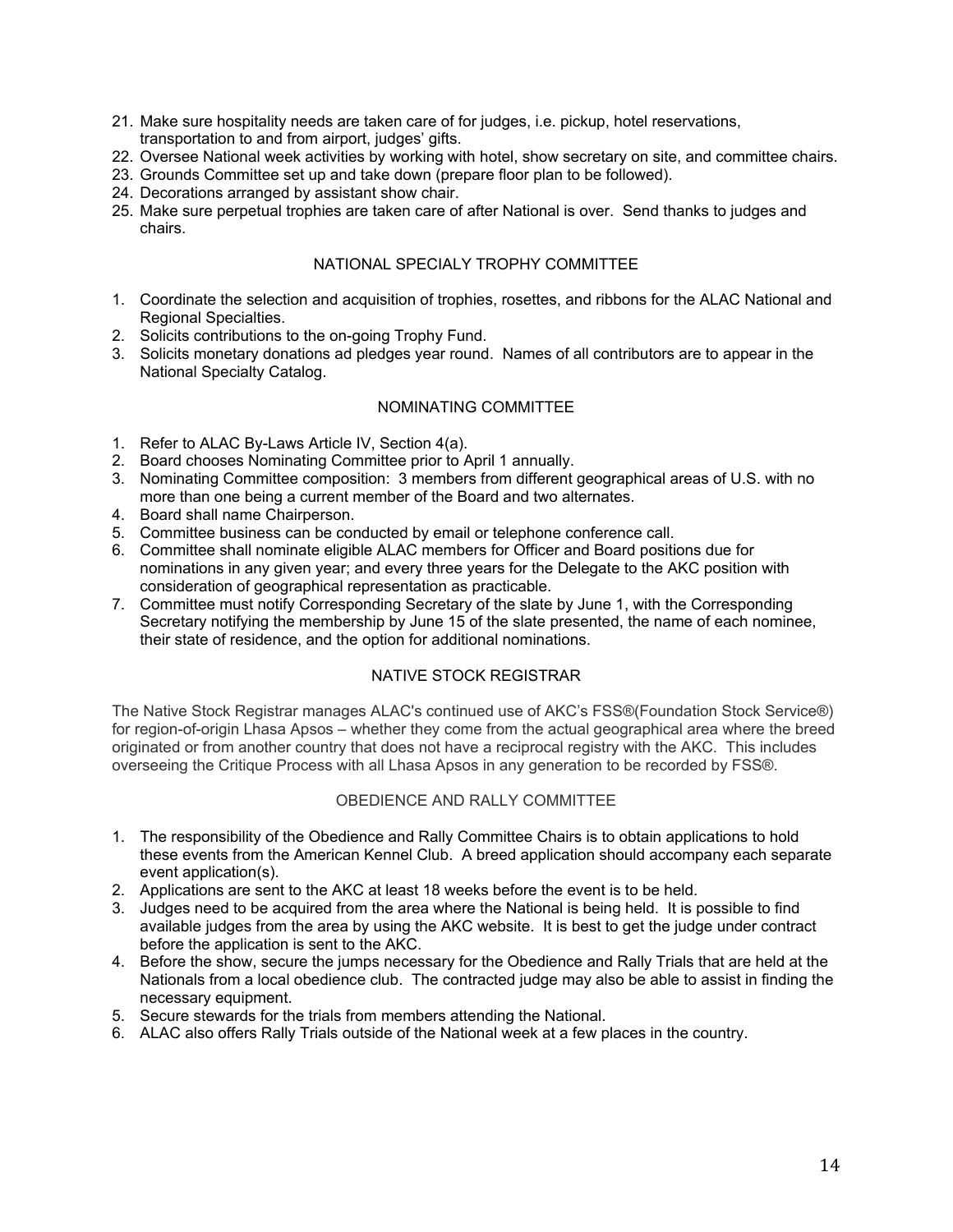# RECORDING SECRETARY

- 1. The Recording Secretary shall keep a record of all meetings of the Club and of the Board, as well as all votes of the board or membership and of all matters of which the Club shall be ordered a record.
- 2. The Recording Secretary shall notify Officers and Directors of their election to office and carry out such other duties as are prescribed.
- 3. The Recording Secretary prepares the agenda for the Board of Directors Conference Call Meetings. The items in order according to the Constitution and By-Laws are as follows:
	- Roll Call
	- Minutes of Last Meeting
	- Report of the President
	- Report of the Recording Secretary
	- Report of the Corresponding Secretary
	- Report of the Treasurer
	- Report of the American Kennel Club Delegate
	- Report of Committees
	- Election of New Members
	- Unfinished Business
	- New Business
	- **Adiournment**
- 4. After preparing the agenda, an email is sent to the Board requesting any items to add. If necessary, changes are made and resent to the Board as a guide to follow during the meeting.
- 5. The Annual Meeting agenda includes the following items:
	- Roll Call
	- Minutes of Last Meeting
	- Report of the President
	- Report of the Recording Secretary
	- Report of the Corresponding Secretary
	- Report of the Treasurer
	- Report of the Delegate to the American Kennel Club
	- Election of Officers and Board (at Annual Meeting)
	- Election of New Members
	- Unfinished Business
	- New Business
	- Adjournment
- 6. The agenda will be included in the booklet of reports for the annual meeting.
- 7. The minutes of all meetings are prepared and sent to the Board of Directors for approval.
- 8. After minutes have been approved, provide them to editor of ALAC Online for publication.

# **RESCUE**

Rescue Network:

- 1. Provide guidance to the members who are willing to provide rescue and assistance to Lhasas in need of emergency medical care, proper placement, owner support, and education.
- 2. Establishes five tiers of volunteers: Kitchen Table Activists, Mentors, Rescuers, Relay Drivers, and Coordinators.
- 3. Rescues Lhasa Apsos from animal control agencies and lost pet registries, veterinarians, as well as directly from owners
- 4. Provides veterinary care for rescued Lhasa Apsos.
- 5. Establishes policies for and oversees placement or adoption of rescued Lhasa Apsos. Go to www.llhasaapsorescue.org for more information.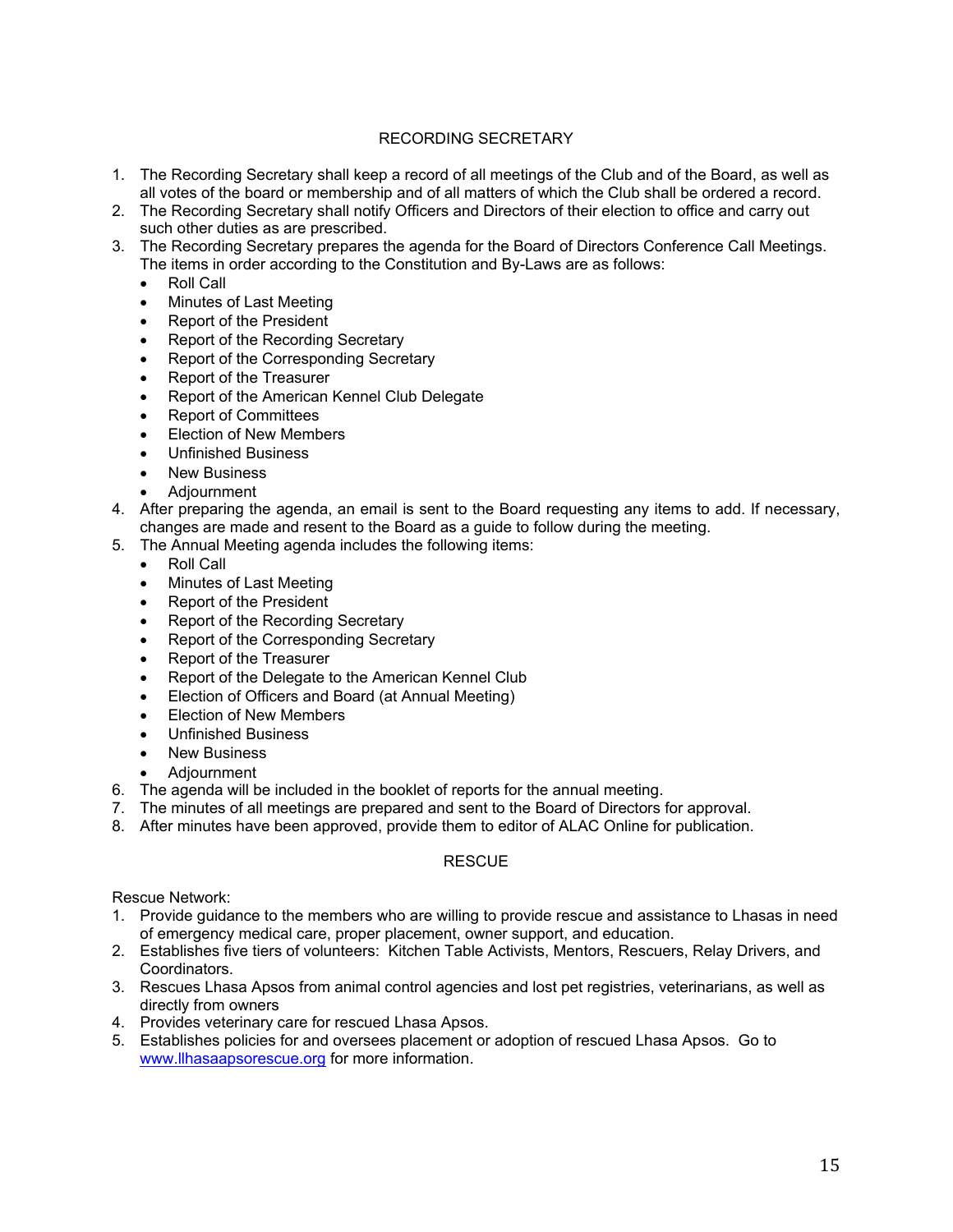### STATISTICIAN FOR HANDLING AKC REPORTS

- 1. Reports will be sent to a second (or more) Board-approved, designated club member as backup system. At the present, the two persons are Gwen West and Arnold Townson (Australia).
- 2. New title reports will be published monthly (two months behind with the system in place at AKC) on the ALAC website.
- 3. Yearly reports on titles earned by ALL Lhasa Apsos will be made available to the Awards Committee and the Yearbook Editor.
- 4. Annual updating of the Top Sires and Top Dams listings will be done for publication in the Handbook/Directory, Yearbook, Awards Banquet Program, Website, and other publications as requested by ALAC members.
- 5. AKC Stud Book Reports will be used per the AKC guidelines. Statistician should clarify exactly what can be done with the reports with Rob Garrett (AKC Reports Chair as of January 2015).
- 6. Information received from the American Kennel Club sent with the monthly report.
	- The attached files are in 2 formats: a PDF file and a delimited file. The PDF file can be viewed or printed with any PDF viewer, such as Adobe Reader The delimited file can be loaded into a database, spreadsheet program, or text viewer. This delimited file can be used or provide specific reports for club needs. The first record in the delimited fie will contain the name of the fields. The delimiter is |. This specific character is used to avoid conflicting with dog names that contain commas and quotes. Tips for loading this file into an Excel spreadsheet or Access database can be found at http://www.akc.org/clubs/sbf\_instructions.cfm. This data is provided as is, with no other implied services. The same data will display in the PDF file.
	- The AKC Stud Book is to be used for noncommercial research or scholarship purposes only. You shall not make or allow to be made any commercial, for profit, business or marketing use of the AKC Stud Book or any information from the AKC Stud Book without the prior written consent of AKC.
	- The Club further agrees to credit AKC on works using the AKC Stud Book pursuant to the terms of the Request in the following format: "Source: The American Kennel Club. Used with Permission. The American Kennel Club Stud Book Register may be used for noncommercial research or scholarship purposes only and may not be sold, published, or copied without the express written consent of the American Kennel Club."
- 7. Requests for pedigree research will be handled in a timely manner within the allowable limits set by AKC.
- 8. ALAC board approval will be required to send to non-ALAC members.

# SUNSHINE COMMITTEE

- 1. The Sunshine Committee is responsible for sending out Get Well and Sympathy cards to our ALAC members during their time of need.
- 2. The Board of Directors will determine if flowers are to be sent also.

# **TREASURER**

- 1. The duties of the treasurer should be clearly outlined so there is no misunderstanding of the level of performance expected. With the duties and performance goals listed, it is easier to check and verify that things are being done in a timely and efficient manner.
- 2. The accounting software program Quicken has been purchased to keep the financial data. This has made the breakdown of income and expenses into categories much easier for the treasurer and the club.
- 3. Make all deposits in a timely manner.
- 4. Ensure that dues are deposited in a timely manner and follow up for nonpayment.
- 5. Follow up on bad checks and credit card payments.
- 6. Pay invoices and reimbursement requests as they come in.
- 7. Require that cash reimbursements be accompanied by receipts.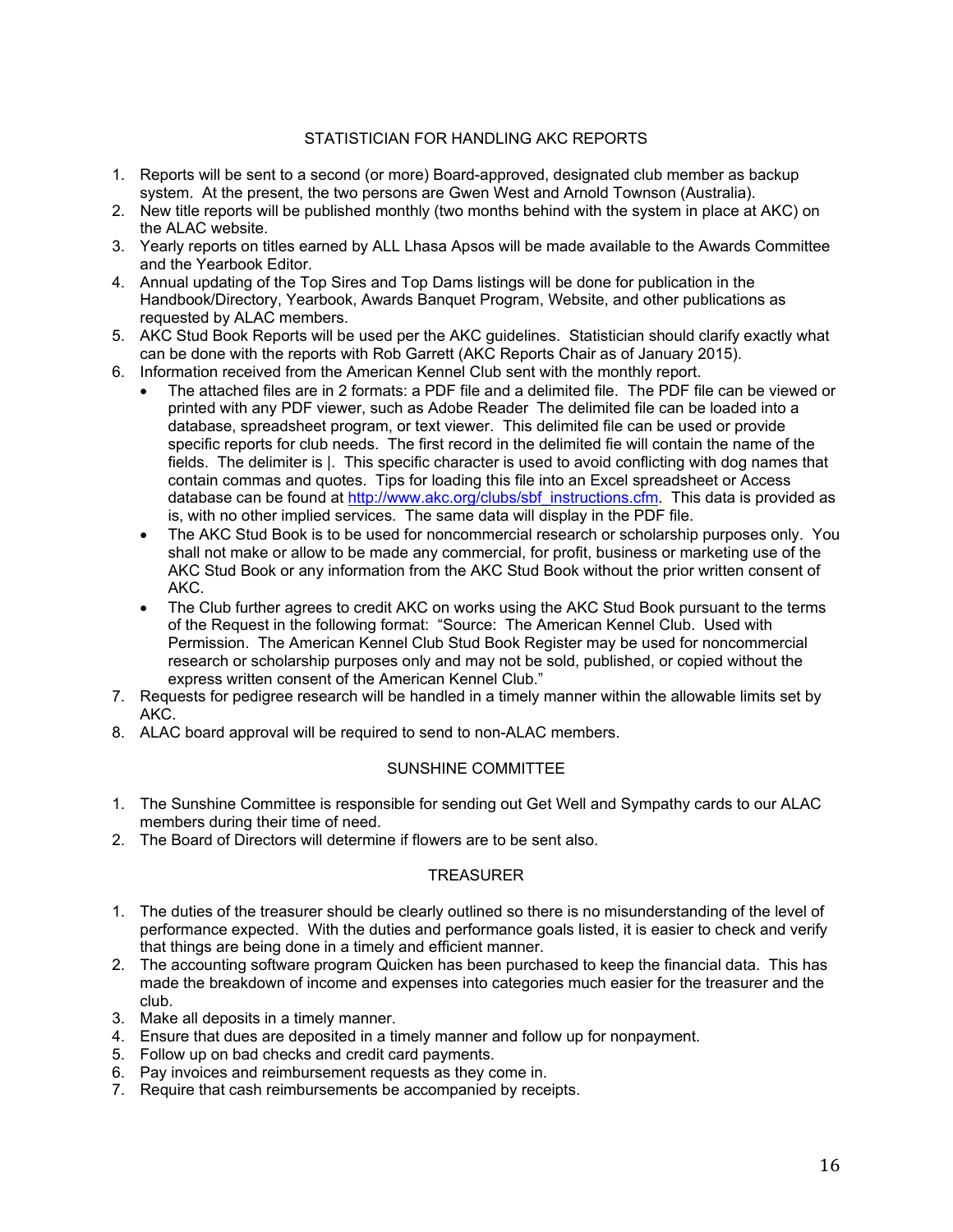- 8. Reconcile bank statements monthly. Save a copy of the reconciliation report and attach to the bank statement.
- 9. Prepare a monthly balance sheet and income statement for the board (PDF is a format that is able to be opened and read by everyone at this time) and to be published on the Website in the Members Only section for the membership.
- 10. Make available an annual statement at the National or when requested by the Board.
- 11. Use a larger national bank branch for accounts since the Parent Club has a national board. This is also good for deposits at the National show. A second approved signature on file with the bank (President or other designated member of the Board of Directors) is helpful in emergency situations.
- 12. It is critical that the bank used for the checking account accept Canadian checks that are issued by select banks in Canada in US Funds.
- 13. Encourage Internal Reviews by the Financial Committee to let your members know everything is above board.
- 14. Prepare and file all necessary tax forms at the end of the financial year. Keri Sledzik has been doing our 990 IRS report. IRS Form 990 is due 4.5 months after the end of the financial year.
- 15. **Follow the following date guidelines**:
	- Financial year for ALAC is January 2 through December 31.
	- July 15 put dues notices into mail; send separately from any other mailings going to the membership.
	- September 1 dues payments due to treasurer.
	- October National Specialty cash for making change, checks for Futurity/Maturity and Cut Down Sweeps.
	- December liability insurance premium is due (RV Nuccio is the company; payments may be made online). Insurance covers liability for our events, officers and board members, and bonding for the treasurer.
	- December Registration with the Commonwealth of Virginia and annual fee is due (http:[/www.scc.virginia.gov[\_clk/annual.aspx instructions; https:[/sccefile.scc.virginia.gov/).
	- December Preparation of year-end financial records for IRS tax filing.
- 16. Credit Card Acceptance The membership wants to be able to use credit cards. Check with the bank you choose to use for the checking account for processing credit cards. It will cost ALAC money so we have been charging a \$5 fee per credit card use. During the National, try to hold processing charges so that only one charge can be run per customer. We do NOT accept American Express, only Discover, Visa, and MC.
- 17. If a home computer is used, the computer will need to be PCI certified to prove that it isn't accessible to hackers. The credit card processor that is used will give you the information to certify the computer.
- 18. ALAC has maintained an account with UPS to make shipping trophies and items for the next National Specialty easier. They require a debit card/credit card on file for billing. When labels are printed for shipping, a receipt is available for printing and the price to be charged is known immediately.
- 19. Check email frequently, including junk/spam.
- 20. Monies collected by committee chairs should be turned into the treasurer within 30 days (or less) of the time the chair receives them.
- 21. **Treasurer Guidelines for National Specialty Week**:
	- Collect money frequently during the day, especially for the raffle; always recount/double check totals before you leave person giving you the funds.
	- Give a receipt for all funds collected; have person giving you the funds sign off on the receipt.
	- Keep funds separate by placing in individual envelopes; record on the outside of each envelope how to categorize the funds; the total amount collected and from whom it was collected
	- Record funds collected in a spreadsheet (Excel for example) by date, description (cash, check, charge), which activity generated the funds, and the total.
	- Because ALAC doesn't have a scanning machine for credit card purchases, information is provided to the Ways & Means volunteers and given to the treasurer for processing manually at home.
	- Work closely with Show Chairperson on income and expenses, i.e. superintendent's bill, statement of income, hotel bill, classification of income and expenses.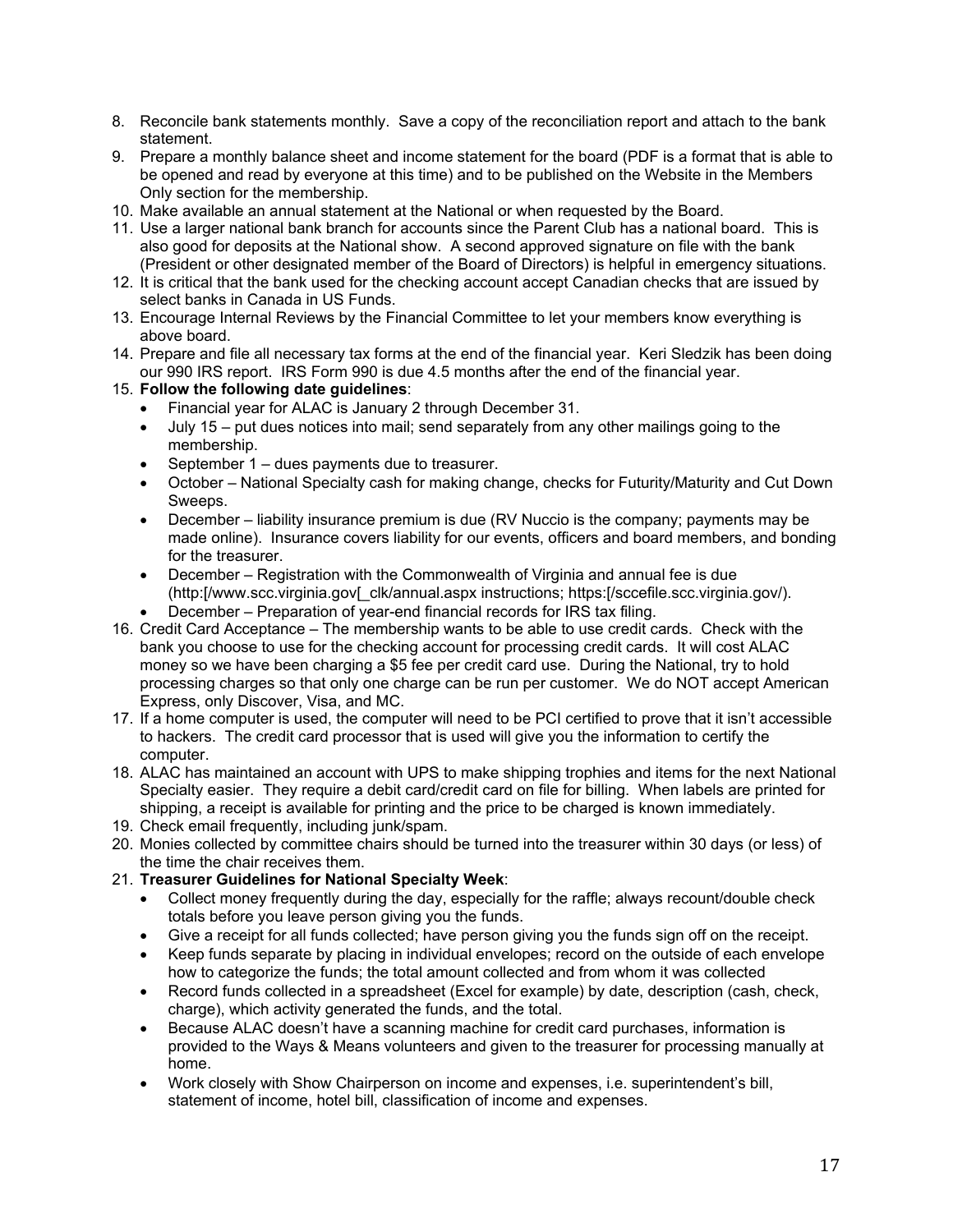- Create a master income and expense spreadsheet for specialty items. When spreadsheet is completed, review with Show Chairperson and after agreement with the items included, provide a detailed accounting to the Board of Directors.
- At the auction, keep records of the item sold; who purchased it; amount bid; payment method; and amount collected at the end of the evening. Credit cards, checks and cash are acceptable methods of payment. Remember to add the \$5 fee for use of a credit card. Double check the card number that is written down and include the 3-digit code on the card plus.

# WAYS AND MEANS

- 1. Purpose: The original purpose of the Ways and Means Committee was to acquire an official logo.
- 2. The continued purpose is to oversee the use of this logo for the following:
	- Producing revenue for ALAC (i.e., sale of items such as, but not limited to, jewelry and wearing apparel).
	- Overseeing the use and sale of items containing the logo by host clubs and individuals.
	- Assuring that stationery and business cards using the logo must contain the phrase "Member of ALAC".
	- Overseeing the use of any single part of the logo (particularly the dog) as use of any part of the logo is prohibited by ALAC.
- 3. Job Description:
	- The Ways and Means Committee shall:
		- o Identify five or six items for sale at the National shows.
		- $\circ$  ALAC has a current relationship with McCartney to produce clothing and other items that it believes will sell well and that have been requested by club members. Items currently offered are T-shirts and sweatshirts, mugs, note cards and tote bags. The committee attempts each year to have something new for the club to see and order.
		- $\circ$  Create an order form that will be sent to the members online and be included in the Lhasa Bulletin.
		- $\circ$  All orders are sent to one person on the committee. That individual records the information and sends a receipt to the purchaser.
	- The total order is placed with McCartney after the published deadline has past.
	- Committee members staff the booth during the National Week. At the Nationals, the committee assembles the orders into bags along with receipts to identify the recipients.
	- Committee members create a work schedule for the Nationals with each taking time to man the Table, distributing the orders and selling other items. Normal times would begin at 10 a.m. and close after the last event of the day. It is helpful to post the times the table will be open. The Table will be closed at noon on the final day.
	- Collect money for items ordered/purchased and turn in to the Treasurer.
		- o Money is given to the Treasurer before the end of the Nationals.
			- o Items left over are packaged and shipped to the home of the Committee Chairman to be held until the following year.

# WEBSITE LIAISON

- 1. Coordinate with the webmaster the content for the ALAC website
- 2. Provide approved minutes from Board meetings and General Membership meetings and additions/deletions to the roster to be added to the Members Only section
- 3. Update Committee Chair listings as changes occur.
- 4. Provide updated Handbook and forms pages as needed.
- 5. Provide updates to the Find a Breeder section as needed.
- 6. Provide new title reports monthly.
- 7. Coordinate results of National Specialties being added to website.
- 8. Provide Bulletin/Yearbook in PDF format to be added to website
- 9. Answer questions presented from the Contact Us section of the website: dog training, help with housetraining, dog aggression, questions about the breed, etc.